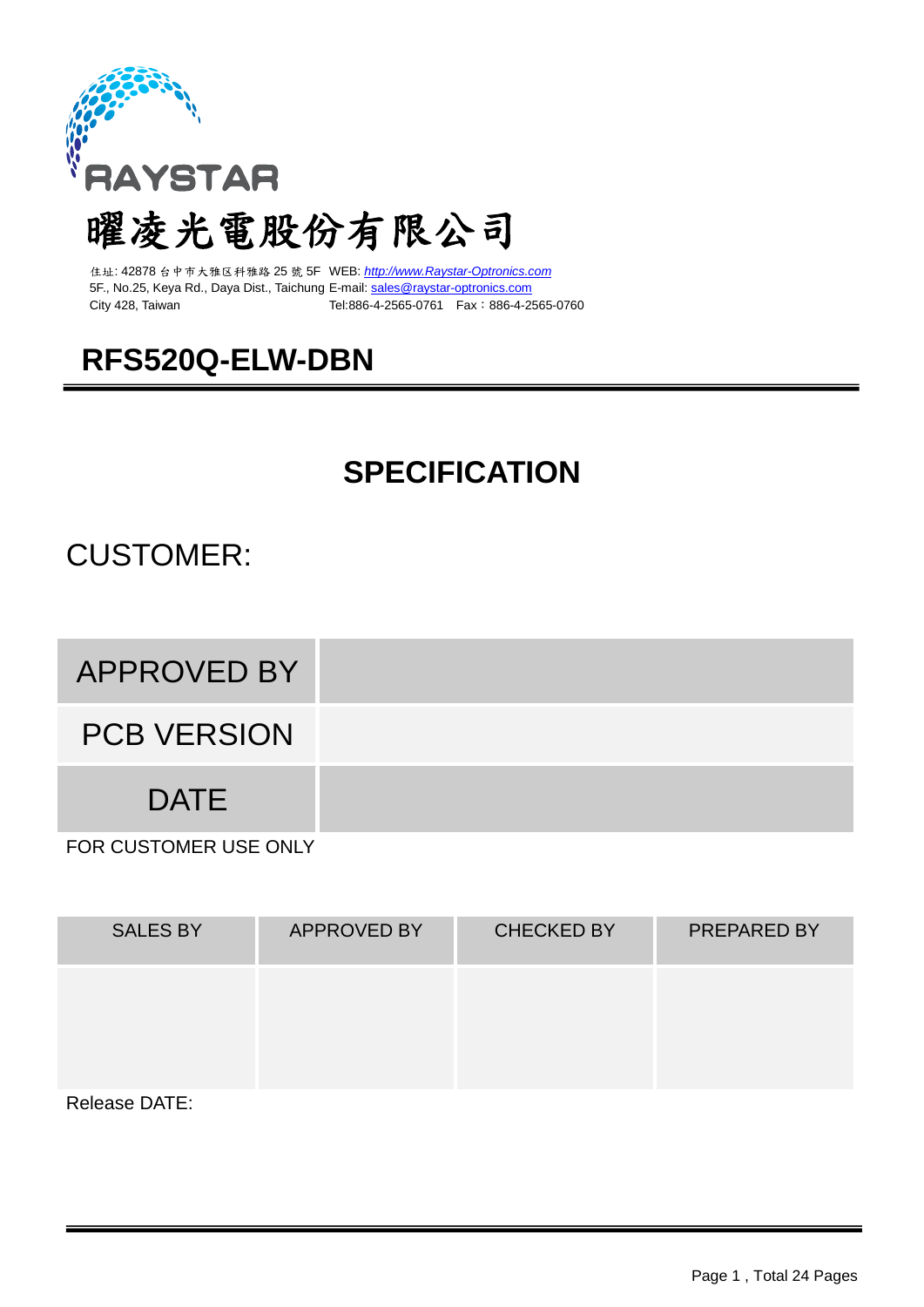

 $\mathsf{r}$ 

 $\overline{\phantom{a}}$ 

 $\overline{\phantom{a}}$ 

## **Revision History**

 $\overline{\mathbf{r}}$ 

| <b>VERSION</b> | <b>DATE</b> | <b>REVISED PAGE NO.</b> | <b>Note</b> |
|----------------|-------------|-------------------------|-------------|
| $\overline{0}$ | 2016/06/23  |                         | First issue |
|                |             |                         |             |
|                |             |                         |             |
|                |             |                         |             |
|                |             |                         |             |
|                |             |                         |             |
|                |             |                         |             |
|                |             |                         |             |
|                |             |                         |             |
|                |             |                         |             |
|                |             |                         |             |
|                |             |                         |             |
|                |             |                         |             |
|                |             |                         |             |
|                |             |                         |             |
|                |             |                         |             |
|                |             |                         |             |
| 25             |             |                         |             |
|                |             |                         |             |

 $\overline{\phantom{a}}$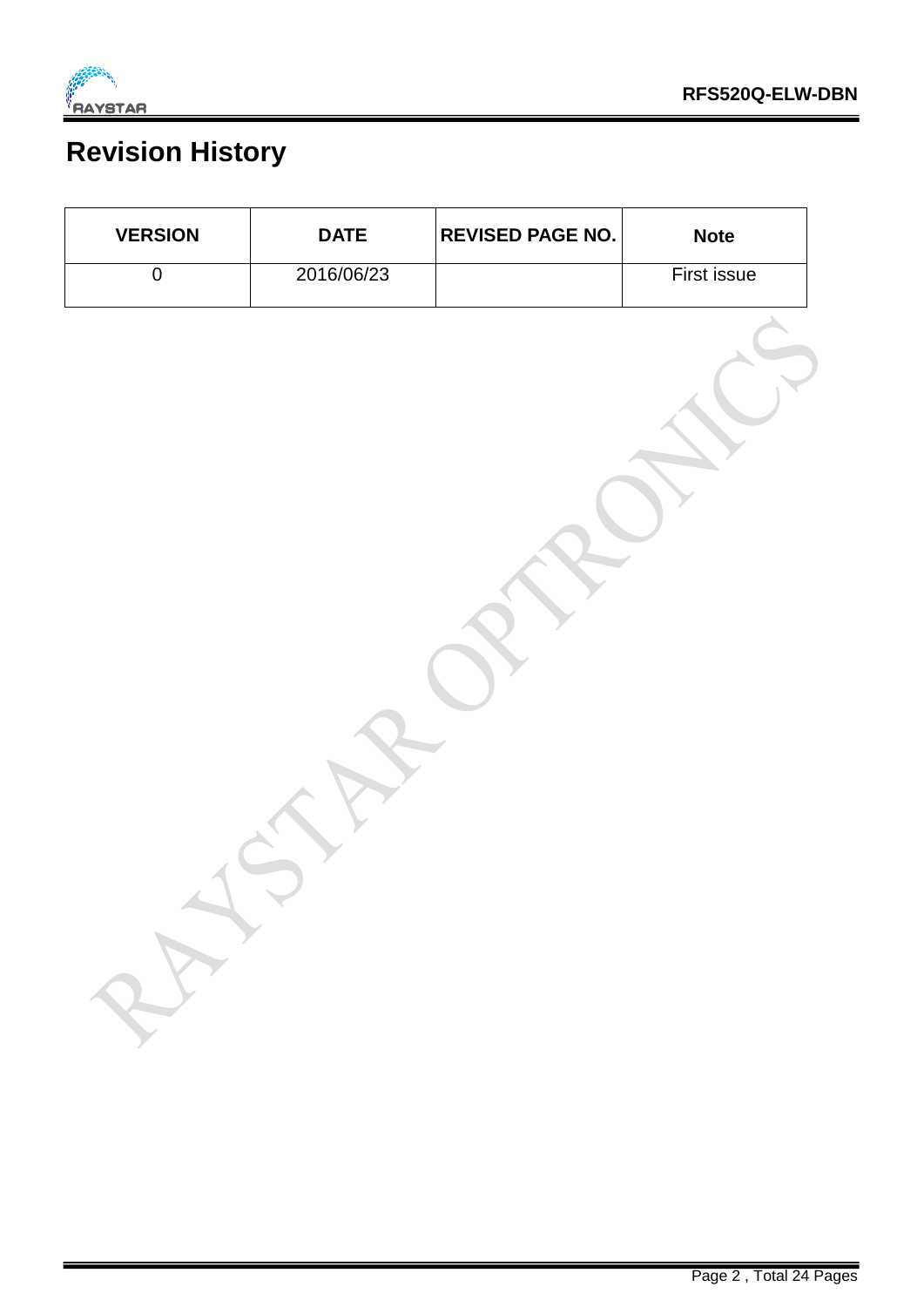

# Contents

- 1.Module Classification Information
- 2.Summary
- 3.General Specification
- 4.Interface
- 5.Contour Drawing
- 6.Block Diagram
- 7.Absolute Maximum Ratings
- 8.Electrical Characteristics
- 9.DC Characteristics
- 10.Interface Timing Characteristics
- 11.Optical Characteristics
- 12.Reliability
- 13.Display start address setting
- 14.Other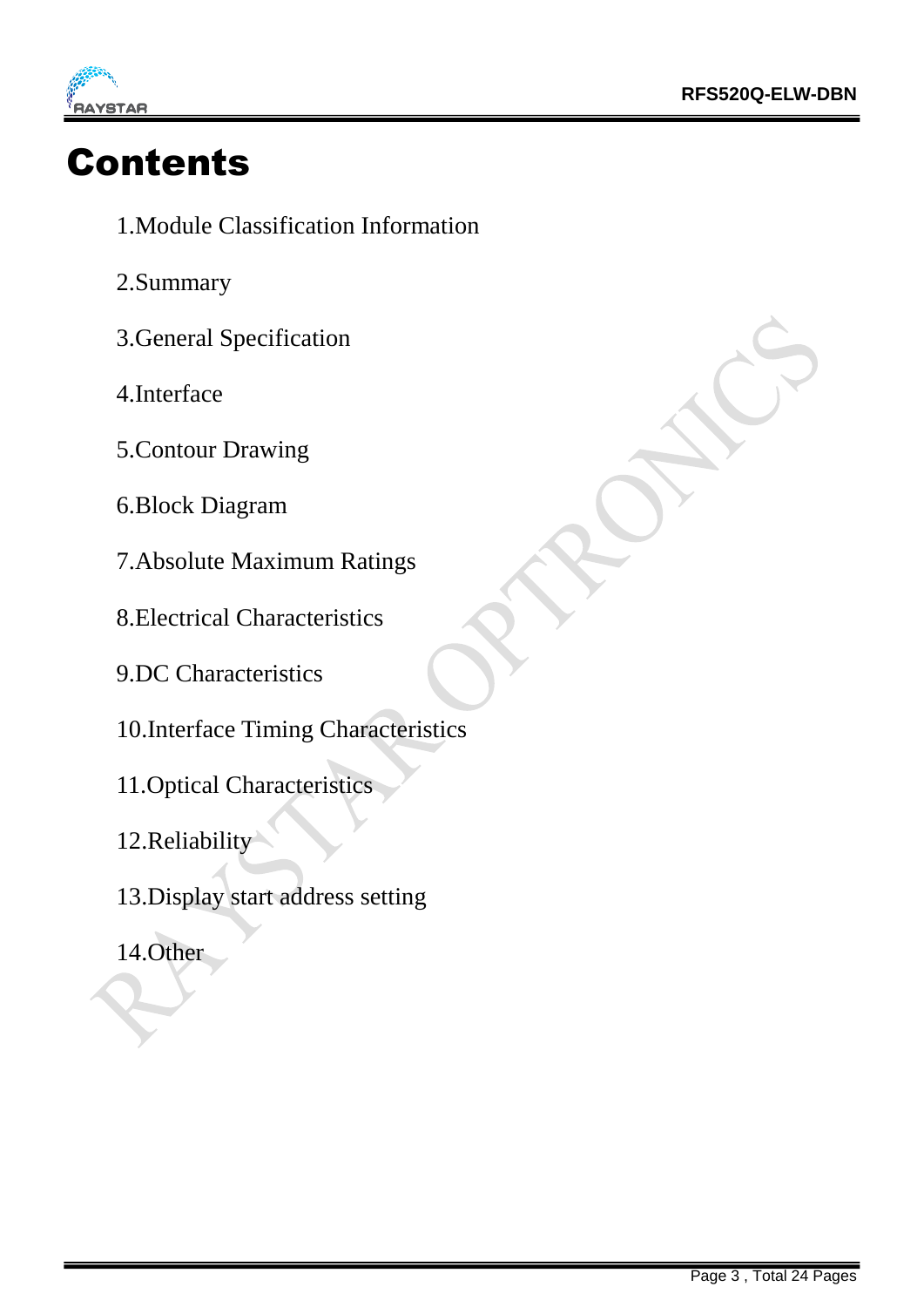

# **1.Module Classification Information**

|  | R   F   S   52   0Q   -   E   L   W   -   D   B   N |  |  |  |  |  |
|--|-----------------------------------------------------|--|--|--|--|--|
|  | 1   2   3   4   5   -   6   7   8   -   9   10   11 |  |  |  |  |  |

| <b>Item</b>    | <b>Description</b>                                                                    |                                                                                                        |  |  |  |  |  |  |  |
|----------------|---------------------------------------------------------------------------------------|--------------------------------------------------------------------------------------------------------|--|--|--|--|--|--|--|
| 1              | R: Raystar Optronics Inc.                                                             |                                                                                                        |  |  |  |  |  |  |  |
| $\overline{2}$ | Display Type: F→TFT Type, J→ Custom TFT                                               |                                                                                                        |  |  |  |  |  |  |  |
|                | Solution: A: 128x160<br>C:320x240<br>D:480x234<br>E:480x272<br>B:320x234<br>F:800x480 |                                                                                                        |  |  |  |  |  |  |  |
| 3              | K:1280x800                                                                            | J:240x320<br>G:640x480<br>H:1024x600<br>l:320x480<br>O:480x800<br>L:240x400<br>M:1024x768<br>N:128x128 |  |  |  |  |  |  |  |
|                | P:640x320                                                                             | Q:800x600<br>S:480x128<br>T:800x320                                                                    |  |  |  |  |  |  |  |
| 4              | Display Size: 5.2" TFT                                                                |                                                                                                        |  |  |  |  |  |  |  |
| 5              | Version Code.                                                                         |                                                                                                        |  |  |  |  |  |  |  |
|                | Model Type:                                                                           |                                                                                                        |  |  |  |  |  |  |  |
|                | A : TFT LCD                                                                           | $6:$ TFT+FR                                                                                            |  |  |  |  |  |  |  |
|                |                                                                                       | E : TFT+FR+CONTROL BOARD<br>H: TET+D/V BOARD                                                           |  |  |  |  |  |  |  |
| 6              | J: TFT+FR+A/D BOARD                                                                   | I: TFT+FR+D/V BOARD                                                                                    |  |  |  |  |  |  |  |
|                |                                                                                       | N: TFT+FR+A/D BOARD+CONTROL BOARD<br><b>B: TFT+POWER BD</b>                                            |  |  |  |  |  |  |  |
|                |                                                                                       | S : TFT+FR+POWER BOARD (DC TO DC)                                                                      |  |  |  |  |  |  |  |
|                |                                                                                       | 1 : TFT+CONTROL BOARD                                                                                  |  |  |  |  |  |  |  |
|                | Polarizer                                                                             | I→Transmissive, W. T, 6:00; C→Transmissive, N. T, 6:00                                                 |  |  |  |  |  |  |  |
|                | Type,                                                                                 | L→Transmissive, W.T,12:00; F→Transmissive, N.T,12:00                                                   |  |  |  |  |  |  |  |
| 7              | Temperature                                                                           | Y→Transmissive, W.T, IPS TFT;                                                                          |  |  |  |  |  |  |  |
|                | range,                                                                                | A→Transmissive, N.T, IPS TFT                                                                           |  |  |  |  |  |  |  |
|                | View direction                                                                        | $Z \rightarrow$ Transmissive, W.T, O-TFT                                                               |  |  |  |  |  |  |  |
|                |                                                                                       | R→Transmissive, Super W.T, O-TFT                                                                       |  |  |  |  |  |  |  |
|                |                                                                                       | $N \rightarrow$ Transmissive, Super W.T, 6:00;                                                         |  |  |  |  |  |  |  |
|                |                                                                                       | Q→Transmissive, Super W.T, 12:00                                                                       |  |  |  |  |  |  |  |
|                |                                                                                       | V→Transmissive, Super W.T, VA TFT                                                                      |  |  |  |  |  |  |  |
| 8              | <b>Backlight</b>                                                                      | W: LED, White<br>H: LED, High Light White                                                              |  |  |  |  |  |  |  |
|                |                                                                                       | F: CCFL, White                                                                                         |  |  |  |  |  |  |  |
| 9              | <b>Driver Method</b>                                                                  | D: Digital<br>A: Analog<br>L: LVDS<br>M:MIPI                                                           |  |  |  |  |  |  |  |
| 10             | Interface                                                                             | N: without control board<br>A:8Bit<br>$B:16B$ it                                                       |  |  |  |  |  |  |  |
|                |                                                                                       | R: RS232<br>S:SPI Interface<br>U:USB<br>$l:$ I2C                                                       |  |  |  |  |  |  |  |
|                |                                                                                       | N: Without TS<br>S : resistive touch panel                                                             |  |  |  |  |  |  |  |
| 11             | <b>TS</b>                                                                             | $C$ : capacitive touch panel capacitive touch panel (G-F-F)                                            |  |  |  |  |  |  |  |
|                |                                                                                       | $G:$ capacitive touch panel(G-G)                                                                       |  |  |  |  |  |  |  |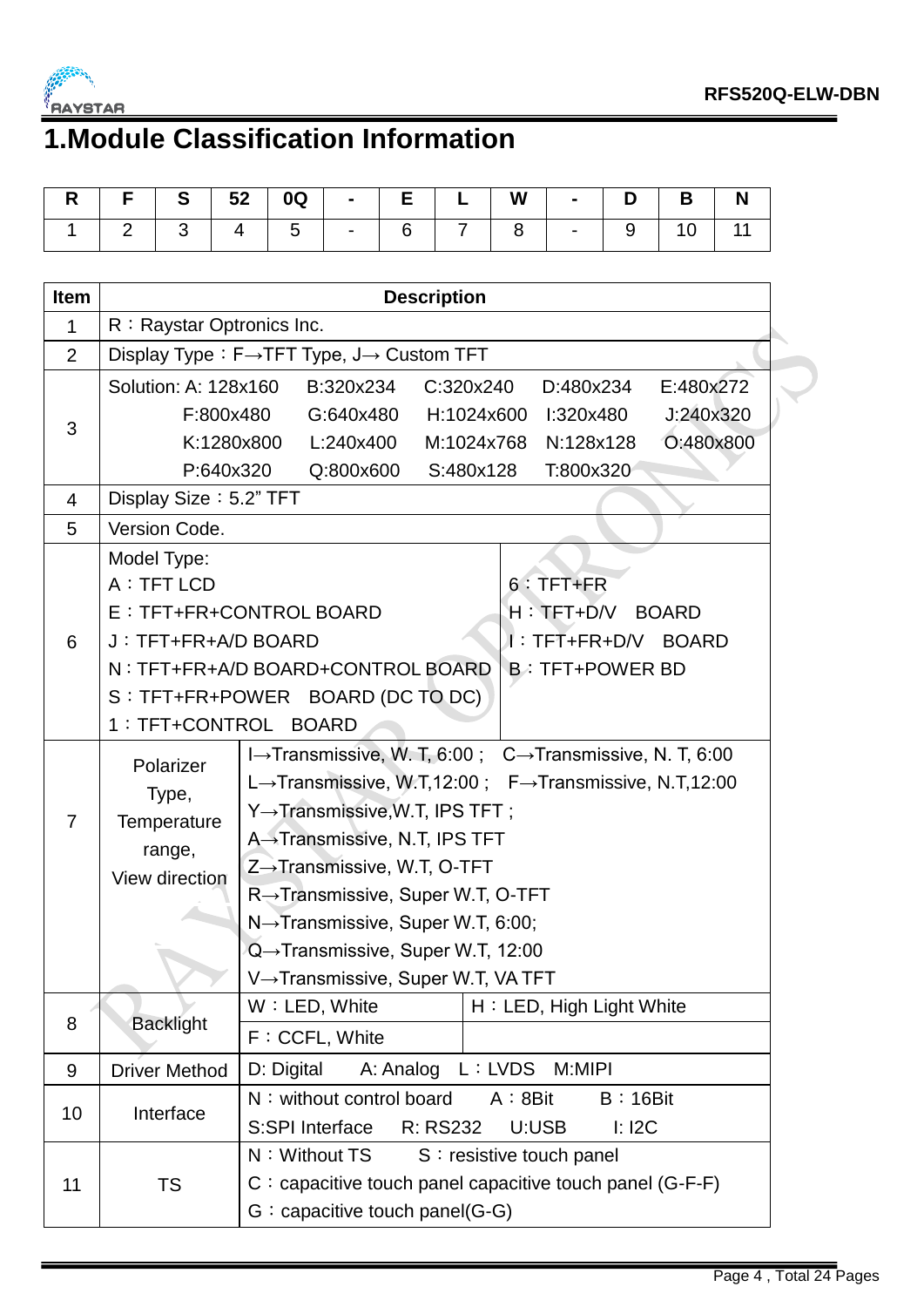

## **2.Summary**

This technical specification applies to 5.2' color TFT-LCD panel. The 5.2' color TFT-LCD panel is designed for camcorder, digital camera application and other electronic products which require high quality flat panel displays. This module follows RoHS.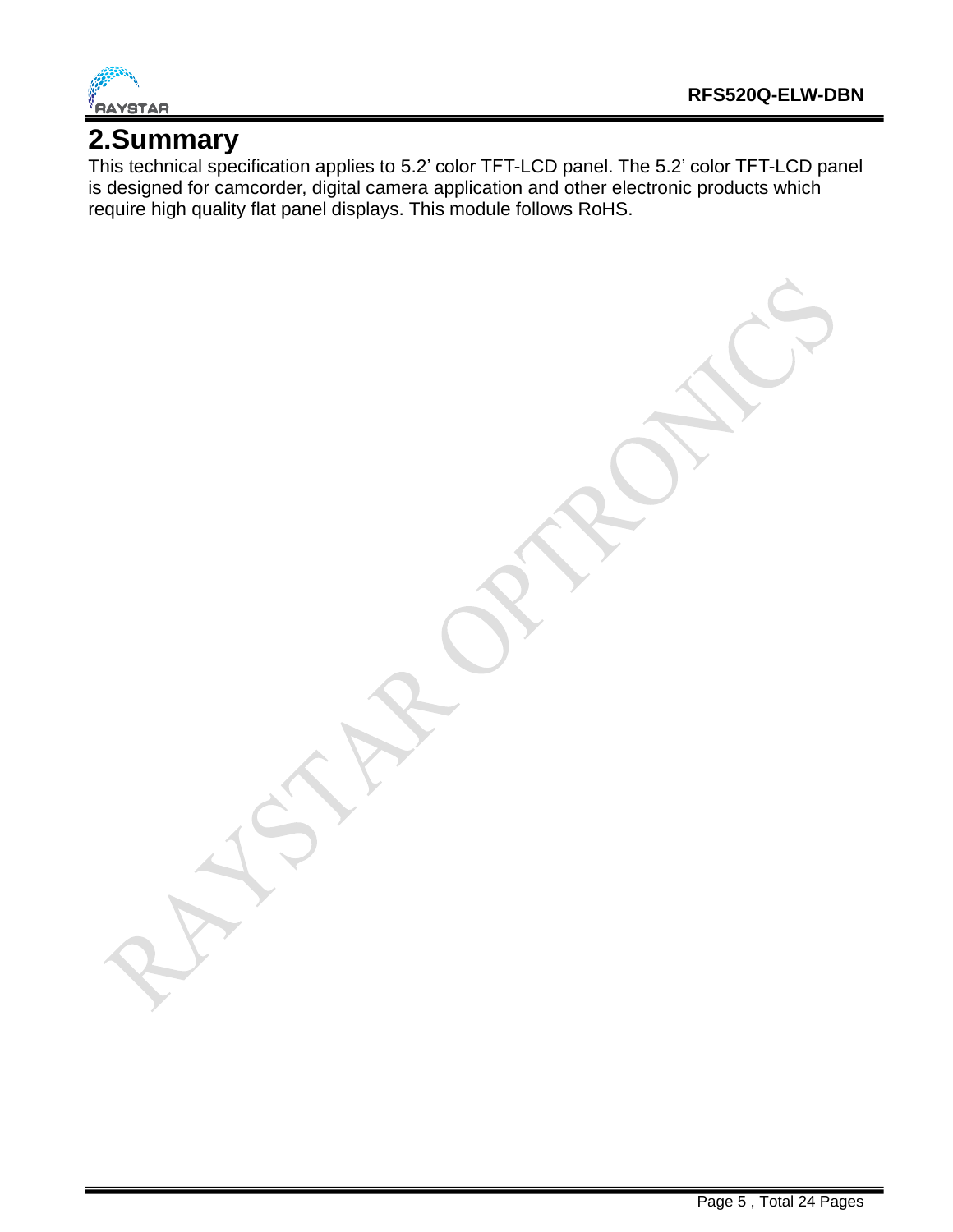

## **3.General Specifications**

- Size: 5.2 inch
- Dot Matrix: 480 x RGBx128 dots
- Module dimension:  $180.0 \times 65.0 \times 8.8 \text{ mm}$
- Active area: 127.152 x 33.9072 mm
- Dot pitch:  $0.0883 \times 0.2649$  mm
- LCD type: TFT, Normally White, Transmissive
- View Direction: 60'clock
- Gray Scale Inversion Direction: 12 o'clock
- Backlight Type: LED, Normally White
- Driver IC: SSD1963
- Interface: Digital 8080 family MPU 8bit/16bit
- With /Without TP: Without TP
- Surface: Glare

\*Color tone slight changed by temperature and driving voltage.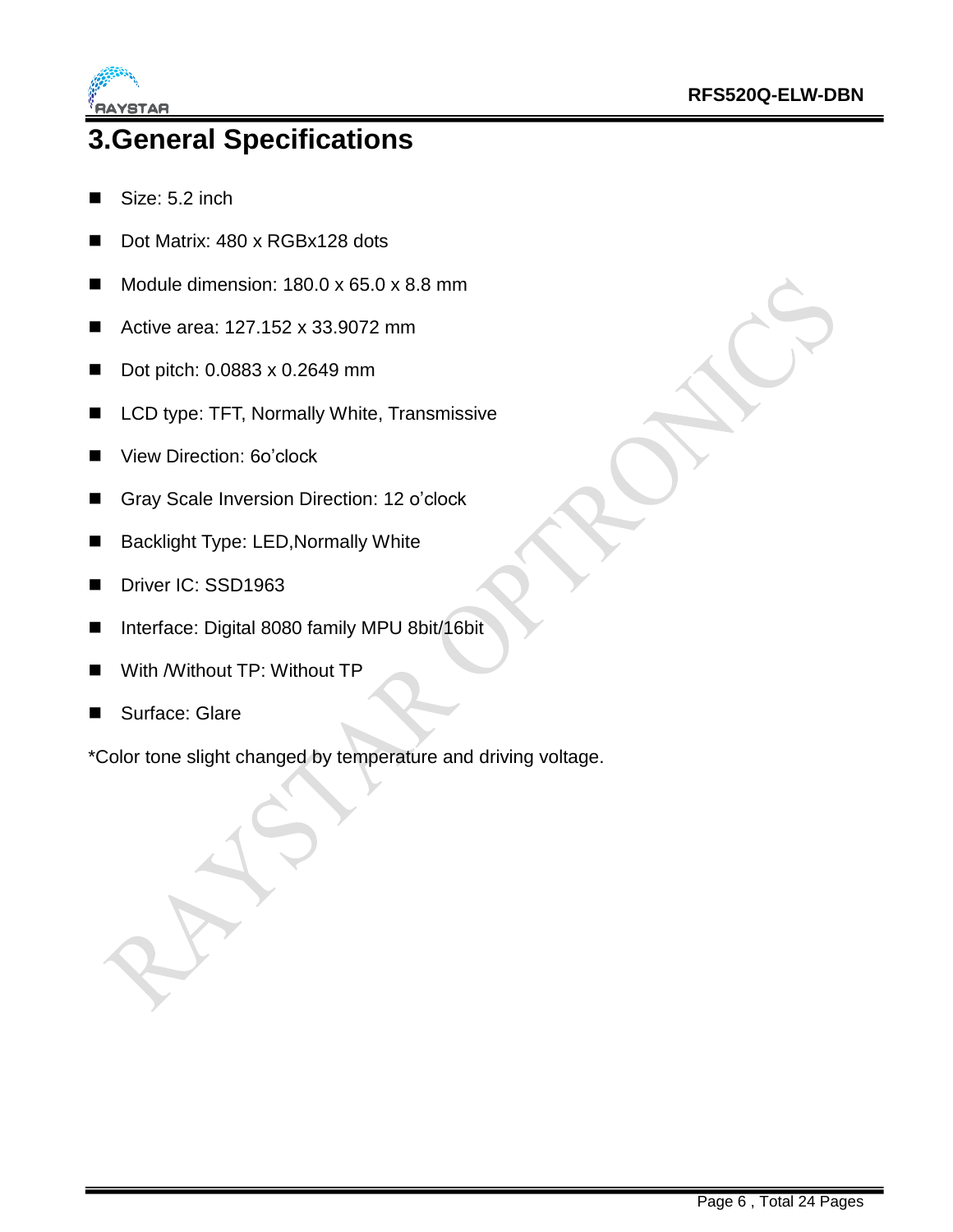

## **4.Interface**

#### **4.1. LCM PIN Definition**

| Pin             | <b>Symbol</b>   | <b>Function</b>                                   | <b>Remark</b>       |
|-----------------|-----------------|---------------------------------------------------|---------------------|
| 1               | <b>GND</b>      | System round pin of the IC.                       |                     |
|                 |                 | Connect to system ground.                         |                     |
| $\overline{2}$  | <b>VDD</b>      | Power Supply: +3.3V                               |                     |
| 3               | BL E            | Backlight control signal, H: On \ L: Off          |                     |
| 4               | C/D             | Data/Command select                               |                     |
| 5               | <b>WR</b>       | Write strobe signal                               |                     |
| $\overline{6}$  | <b>RD</b>       | Read strobe signal                                |                     |
| $\overline{7}$  | DB <sub>0</sub> | Data bus                                          |                     |
| 8               | DB1             | Data bus                                          |                     |
| $9\,$           | DB <sub>2</sub> | Data bus                                          |                     |
| 10              | DB <sub>3</sub> | Data bus                                          |                     |
| 11              | DB4             | Data bus                                          |                     |
| 12              | DB <sub>5</sub> | Data bus                                          |                     |
| 13              | DB <sub>6</sub> | Data bus                                          |                     |
| 14              | DB <sub>7</sub> | Data bus                                          |                     |
| 15              | DB <sub>8</sub> | Data bus (When select 8bits mode, this pin is NC) | Note1               |
| 16              | DB <sub>9</sub> | Data bus (When select 8bits mode, this pin is NC) | Note1               |
| 17              | <b>DB10</b>     | Data bus (When select 8bits mode, this pin is NC) | Note1               |
| 18              | <b>DB11</b>     | Data bus (When select 8bits mode, this pin is NC) | Note1               |
| 19              | <b>DB12</b>     | Data bus (When select 8bits mode, this pin is NC) | Note1               |
| 20              | <b>DB13</b>     | Data bus (When select 8bits mode, this pin is NC) | Note1               |
| 21              | <b>DB14</b>     | Data bus (When select 8bits mode, this pin is NC) | Note1               |
| $\overline{22}$ | <b>DB15</b>     | Data bus (When select 8bits mode, this pin is NC) | Note1               |
| 23              | <b>NC</b>       | No connect                                        |                     |
| 24              | NC              | No connect                                        |                     |
| 25              | <b>CS</b>       | Chip select                                       |                     |
| 26              | <b>RESET</b>    | Hardware reset                                    |                     |
| 27              | <b>LR</b>       | Right /Left selection; Default R/L=High           | Note <sub>2,3</sub> |
| 28              | UD              | Up/down selection; Default U/D=High               | Note <sub>2,3</sub> |
| 29              | <b>NC</b>       | No connection                                     |                     |
| 30              | <b>NC</b>       | No connection                                     |                     |
| 31              | <b>NC</b>       | No connection                                     |                     |
| 32              | NC              | No connection                                     |                     |
| 33              | VLED-           | (GND)<br>VLED- for B/L LED inverter               |                     |
| 34              | VLED-           | VLED- for B/L LED inverter<br>(GND)               |                     |
| 35              | VLED+           | VLED+ for B/L<br><b>LED</b> inverter<br>$(+5V)$   |                     |
| 36              | VLED+           | VLED+ for B/L LED inverter<br>$(+5V)$             |                     |

Note1: When select 8bit mode, DB0~DB7 be used, DB8~DB15 no connect When select 16bit mode, DB0~DB15 be used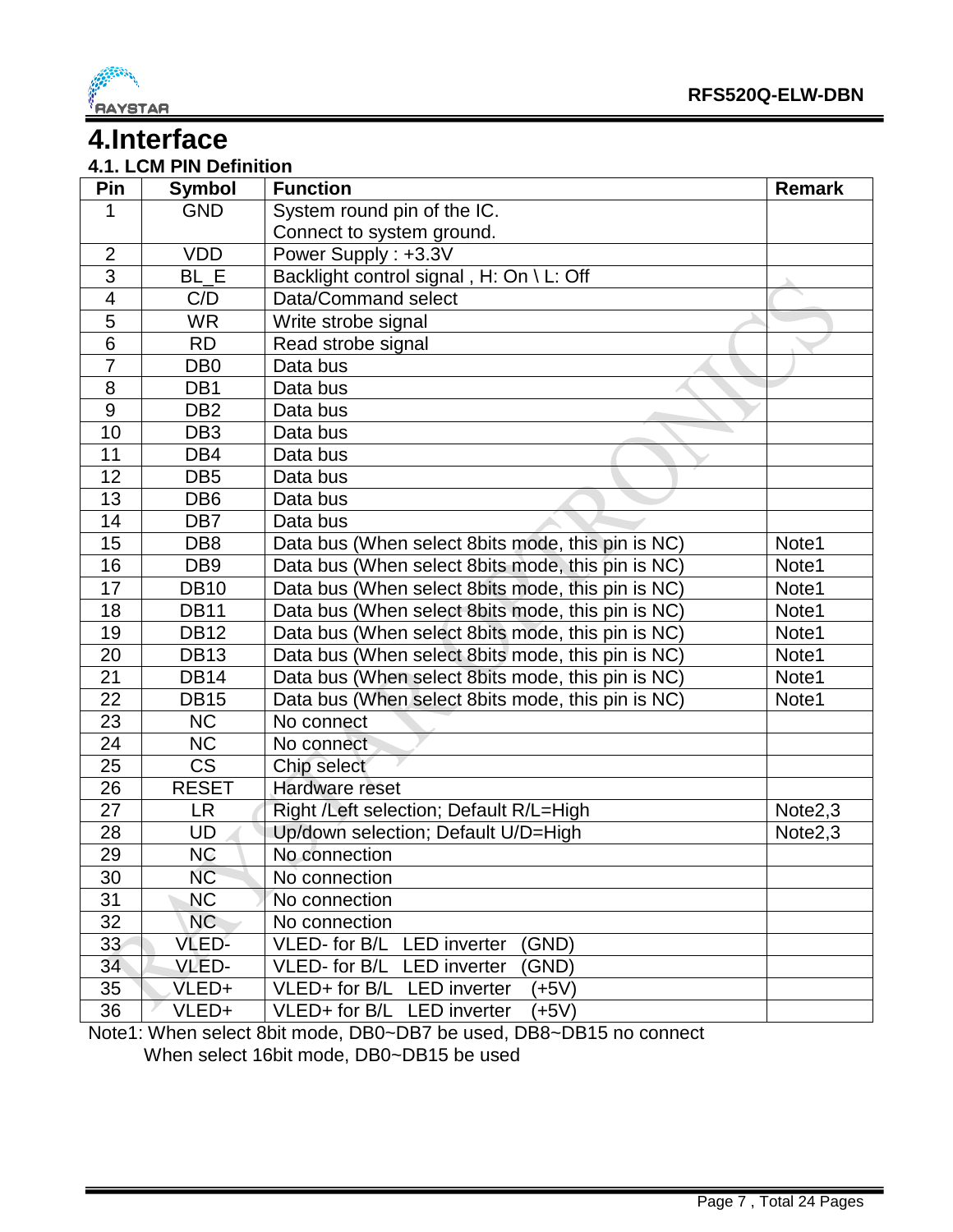

Note 2: Selection of scanning mode

| Setting of scan control input |            | Scanning direction        |  |  |  |  |  |
|-------------------------------|------------|---------------------------|--|--|--|--|--|
| UD                            | LR         |                           |  |  |  |  |  |
| <b>GND</b>                    | VDD        | Down to up, left to right |  |  |  |  |  |
| VDD                           | <b>GND</b> | Up to down, right to left |  |  |  |  |  |
| <b>GND</b>                    | <b>GND</b> | Down to up, right to left |  |  |  |  |  |
| חחו                           | חח/        | Up to down, left to right |  |  |  |  |  |

Note 3: Definition of scanning direction.Refer to the figure as below:

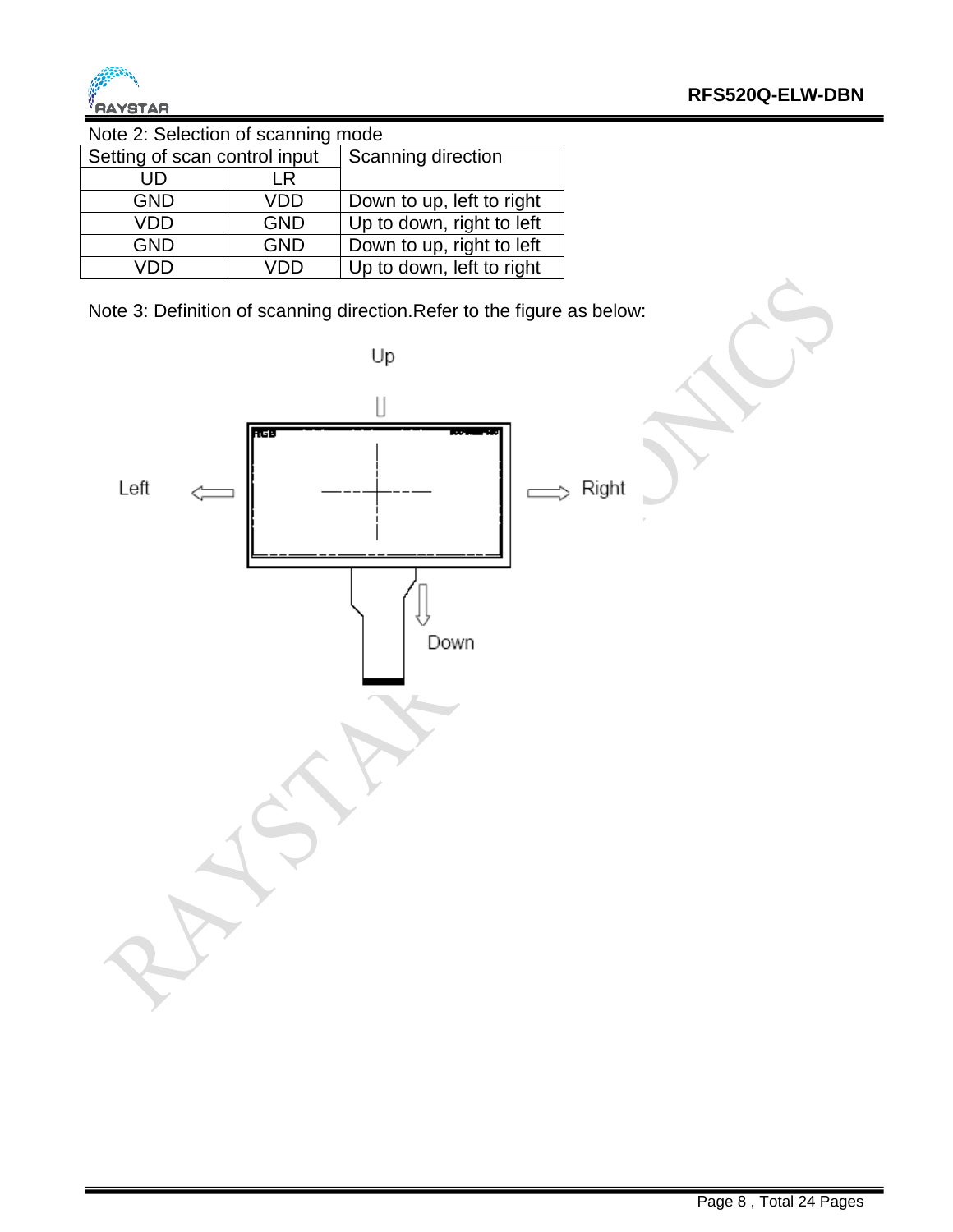

| (CON1)<br><b>4.2. LCM PIN Definition</b> |                        |                                          |                   |  |  |  |
|------------------------------------------|------------------------|------------------------------------------|-------------------|--|--|--|
| Pin                                      | <b>Symbol</b>          | <b>Function</b>                          | <b>Remark</b>     |  |  |  |
| 1                                        | FG                     | <b>Frame Grand</b>                       |                   |  |  |  |
| $\overline{2}$                           | <b>GND</b>             | System round pin of the IC.              |                   |  |  |  |
|                                          |                        | Connect to system ground.                |                   |  |  |  |
| 3                                        | <b>VDD</b>             | Power Supply: +3.3V                      |                   |  |  |  |
| $\overline{\mathcal{A}}$                 | <b>BLE</b>             | Backlight control signal, H: On \ L: Off |                   |  |  |  |
| 5                                        | <b>WR</b>              | Write strobe signal                      |                   |  |  |  |
| 6                                        | <b>RD</b>              | Read strobe signal                       |                   |  |  |  |
| $\overline{7}$                           | $\overline{\text{CS}}$ | Chip select                              |                   |  |  |  |
| 8                                        | C/D                    | Data/Command select                      |                   |  |  |  |
| 9                                        | <b>NC</b>              | No connect                               |                   |  |  |  |
| 10                                       | <b>RESET</b>           | Hardware reset                           |                   |  |  |  |
| 11                                       | D <sub>B</sub> 0       | Data bus                                 |                   |  |  |  |
| 12                                       | DB <sub>1</sub>        | Data bus                                 |                   |  |  |  |
| 13                                       | DB <sub>2</sub>        | Data bus                                 |                   |  |  |  |
| 14                                       | DB <sub>3</sub>        | Data bus                                 |                   |  |  |  |
| 15                                       | DB4                    | Data bus                                 |                   |  |  |  |
| 16                                       | DB <sub>5</sub>        | Data bus                                 |                   |  |  |  |
| 17                                       | DB <sub>6</sub>        | Data bus                                 |                   |  |  |  |
| 18                                       | DB <sub>7</sub>        | Data bus                                 |                   |  |  |  |
| 19                                       | <b>NC</b>              | No connect                               |                   |  |  |  |
| 20                                       | <b>NC</b>              | No connect                               |                   |  |  |  |
| 21                                       | VLED+                  | VLED+ for B/L LED inverter<br>$(+5V)$    | Note <sub>3</sub> |  |  |  |
| 22                                       | VLED-                  | VLED- for B/L LED inverter<br>(GND)      | Note <sub>3</sub> |  |  |  |
| 23                                       | <b>NC</b>              | No connect                               |                   |  |  |  |
| 24                                       | <b>NC</b>              | No connect                               |                   |  |  |  |
| 25                                       | <b>NC</b>              | No connect                               |                   |  |  |  |
| 26                                       | <b>GND</b>             | Hardware reset                           |                   |  |  |  |

#### Note3:

When PCB right side CON1 select Pin1~Pin20, Pin21~Pin22 no connect, +5V can input on PCB left side VLED+/- PAD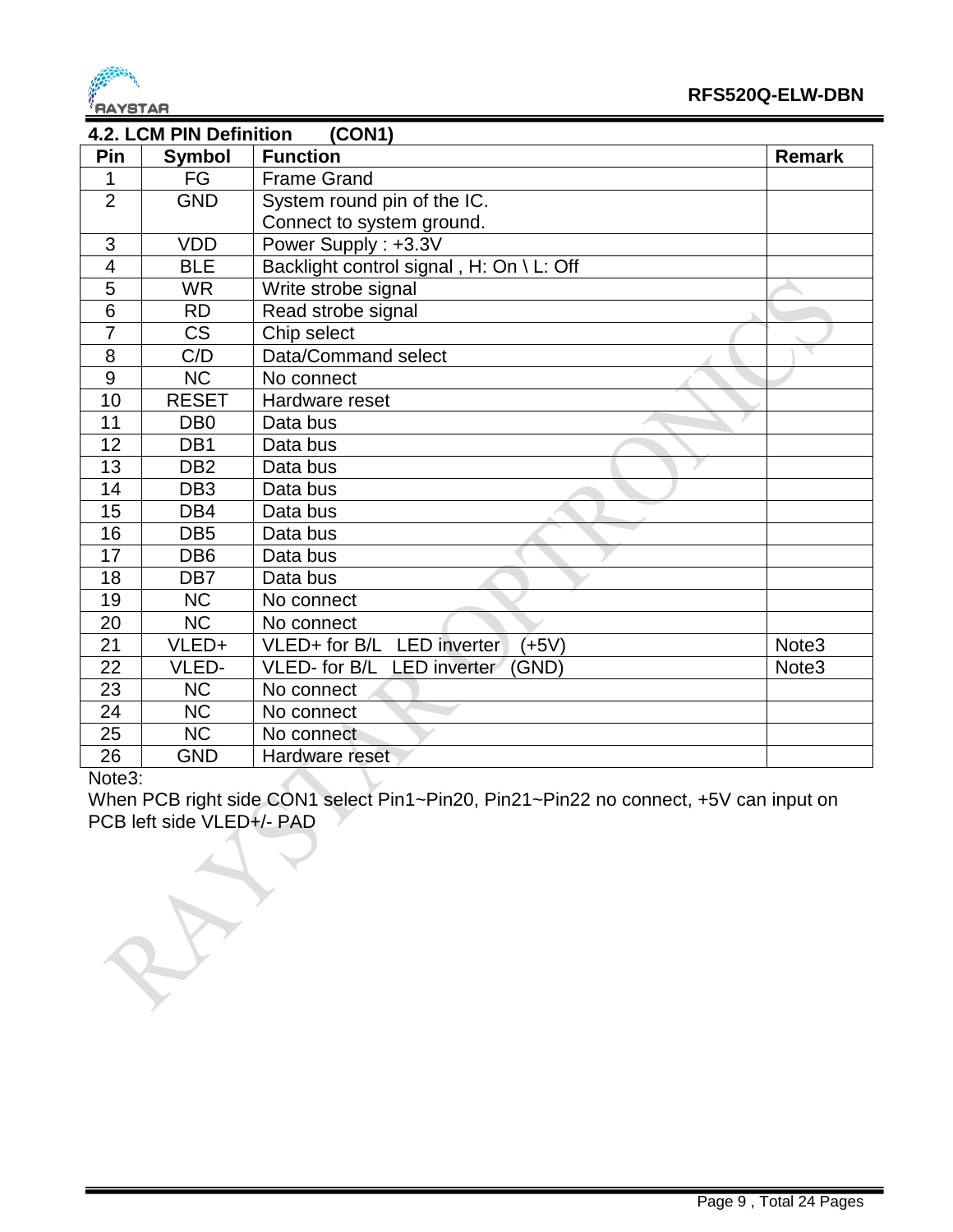

## **5.Contour Drawing**



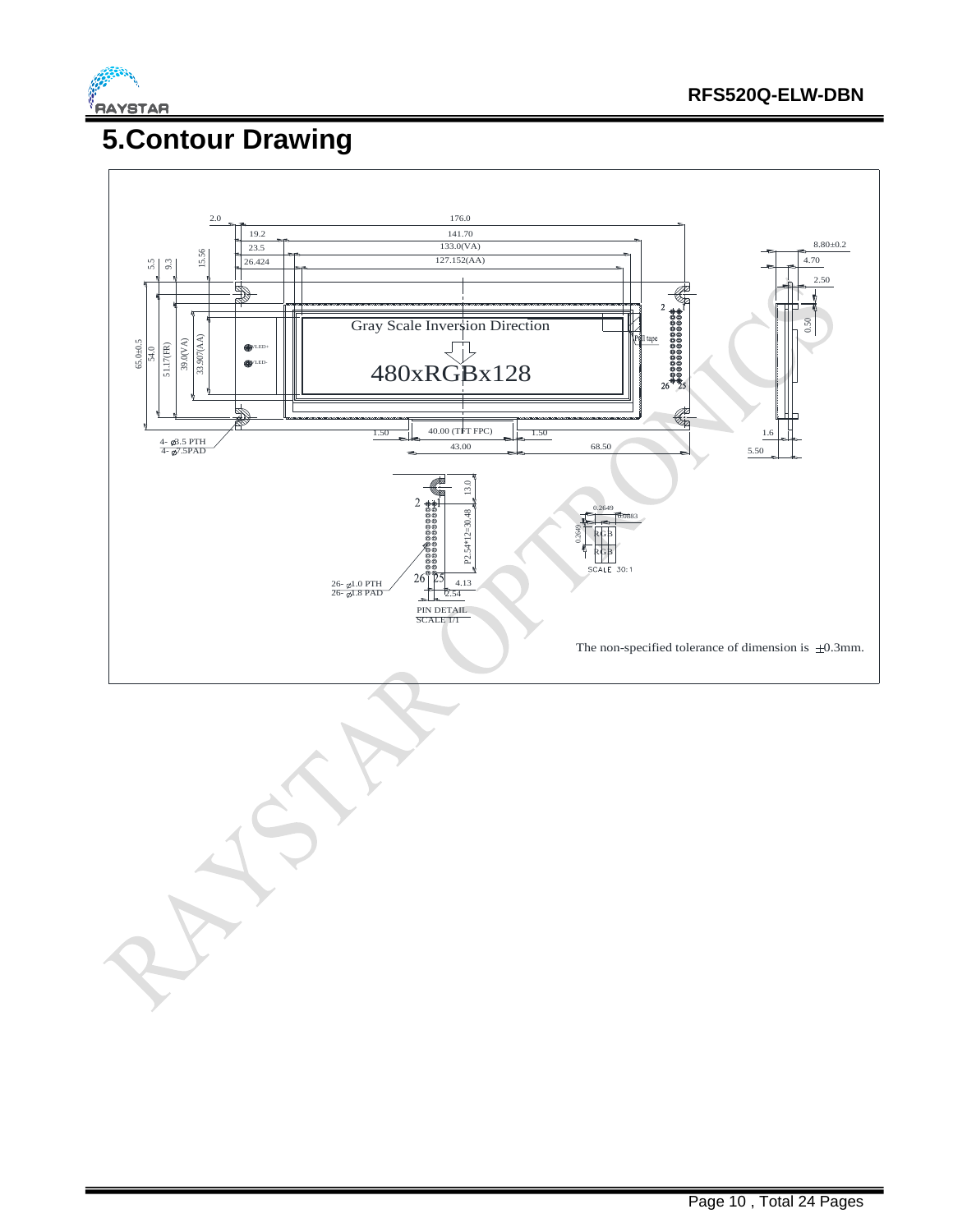

#### **RFS520Q-ELW-DBN**

| CON4<br>CON1                                              |                                                                                          |
|-----------------------------------------------------------|------------------------------------------------------------------------------------------|
| PIN NO.<br><b>SYMBOL</b><br>PIN NO.<br><b>SYMBOL</b>      |                                                                                          |
| FG<br>GND<br>$\mathbf{1}$<br>$\mathbf{1}$                 |                                                                                          |
| 2<br><b>VDD</b><br><b>GND</b><br>$\overline{c}$           | 99.74                                                                                    |
| $BL_E$<br>3<br><b>VDD</b><br>3                            |                                                                                          |
| C/D<br>$\overline{4}$<br>$_{\rm BLE}$<br>$\overline{4}$   | 25.00<br>34.50<br>34.50<br>61.00<br>25.00                                                |
| $\overline{5}$<br><b>WR</b><br>5<br><b>WR</b>             |                                                                                          |
| RD<br>6<br>6<br>RD                                        |                                                                                          |
| $\tau$<br>DB0<br>$\overline{7}$<br>$\overline{\text{CS}}$ | 5<br>15.<br>$3.00^{27}$                                                                  |
| 8<br>DB1<br>8<br>C/D                                      | <u>simp</u><br>TITT<br>Ā<br>$P0.5*39 = 19.5$<br>29.00                                    |
| DB2<br>9<br>NC<br>9                                       | 5.00<br>CON6<br>40                                                                       |
| DB3<br>10<br><b>RESET</b><br>10                           | VLED-                                                                                    |
| DB4<br>11<br>11<br>DB0                                    | `#0000000000 <del>0</del><br>`#00000000000<br>``#000000000000<br>CON4<br>$\overline{5}$  |
| 12<br>DB5<br>DB1<br>12                                    | VLED                                                                                     |
| DB6<br>13<br>13<br>DB <sub>2</sub>                        | $34.00$ (TP FPC hole)<br>35.90<br>2-1.0PTH<br>2-3.0PAD<br>CN-FPC-36P/P0.5<br>(Down-Side) |
| DB7<br>14<br>14<br>DB3                                    | 32.5                                                                                     |
| DB <sub>8</sub><br>15<br>15<br>DB4                        | $\ell \ell$                                                                              |
| DB9<br>16<br>DB5<br>16                                    | $\mathbb{Z}$<br>am<br>$\circ$<br>Æ                                                       |
| DB10<br>17<br>DB6<br>17<br>DB11                           | 40.00(TFT FPC)                                                                           |
| 18<br>18<br>DB7<br>DB12<br>19                             | 34.50<br>25.00<br>61.00<br>25.00<br>34.50                                                |
| NC<br>19<br>DB13<br>20                                    | 31.4                                                                                     |
| NC<br>20<br>DB14<br>21                                    | 44.0<br>68.0                                                                             |
| $VLED+$<br>$\overline{21}$<br>DB15<br>22                  |                                                                                          |
| 22<br>VLED-<br>NC<br>23                                   |                                                                                          |
| NC<br>23<br>NC<br>24                                      |                                                                                          |
| 24<br>NC<br>$\overline{\text{CS}}$<br>25                  |                                                                                          |
| $\overline{25}$<br>NC<br><b>RESET</b><br>26               |                                                                                          |
| 26<br>GND<br>27<br>LR                                     |                                                                                          |
| 28<br>UD                                                  |                                                                                          |
| $\overline{\text{NC}}$<br>29                              |                                                                                          |
| NC<br>30                                                  | The non-specified tolerance of dimension is $\pm 0.3$ mm.                                |
| NC<br>31                                                  |                                                                                          |
| NC<br>32                                                  |                                                                                          |
| 33<br>VLED-                                               |                                                                                          |
| 34<br>VLED-                                               |                                                                                          |
| VLED+<br>35                                               |                                                                                          |
| $VLED+$<br>36                                             |                                                                                          |
|                                                           |                                                                                          |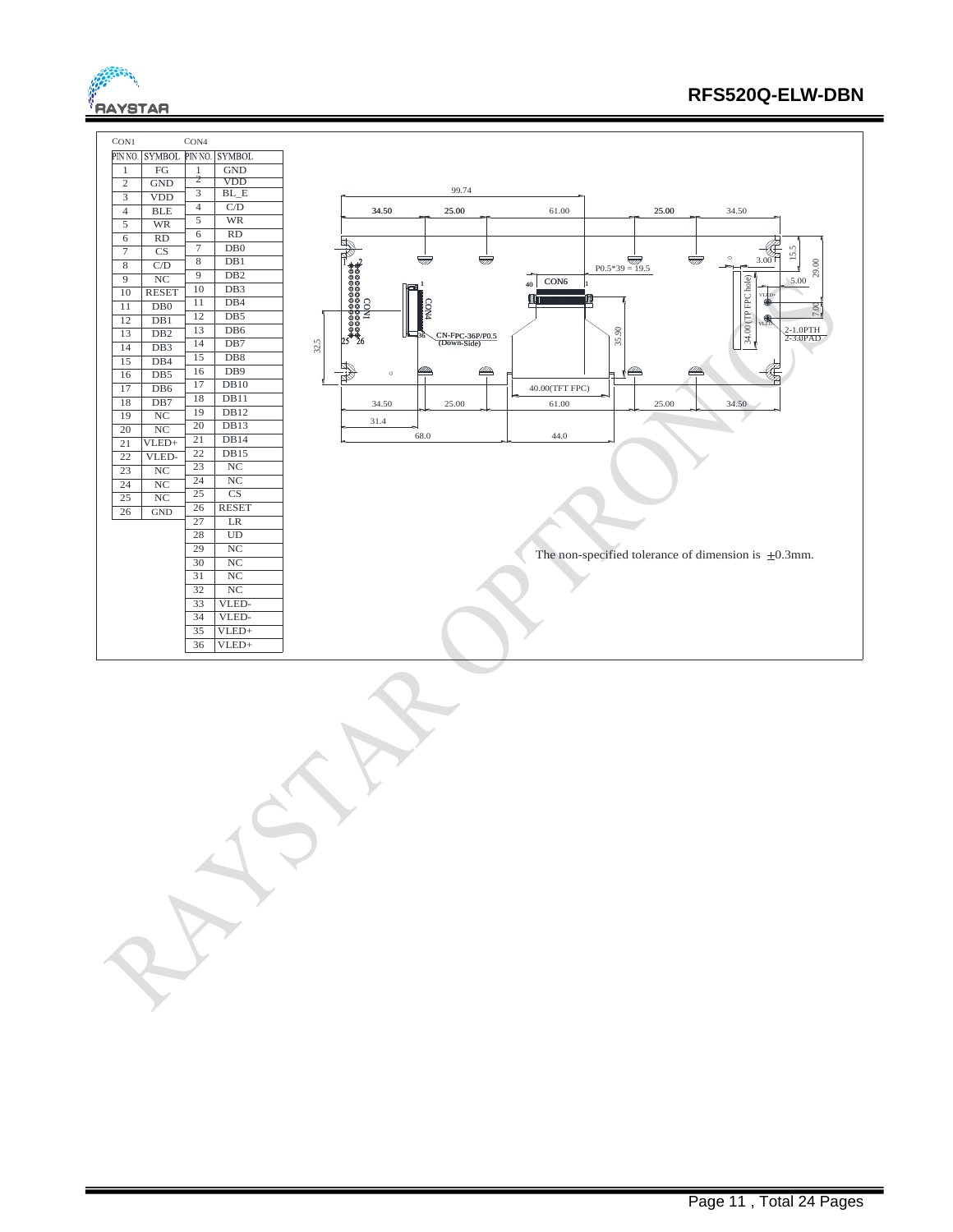

#### **6.Block Diagram**

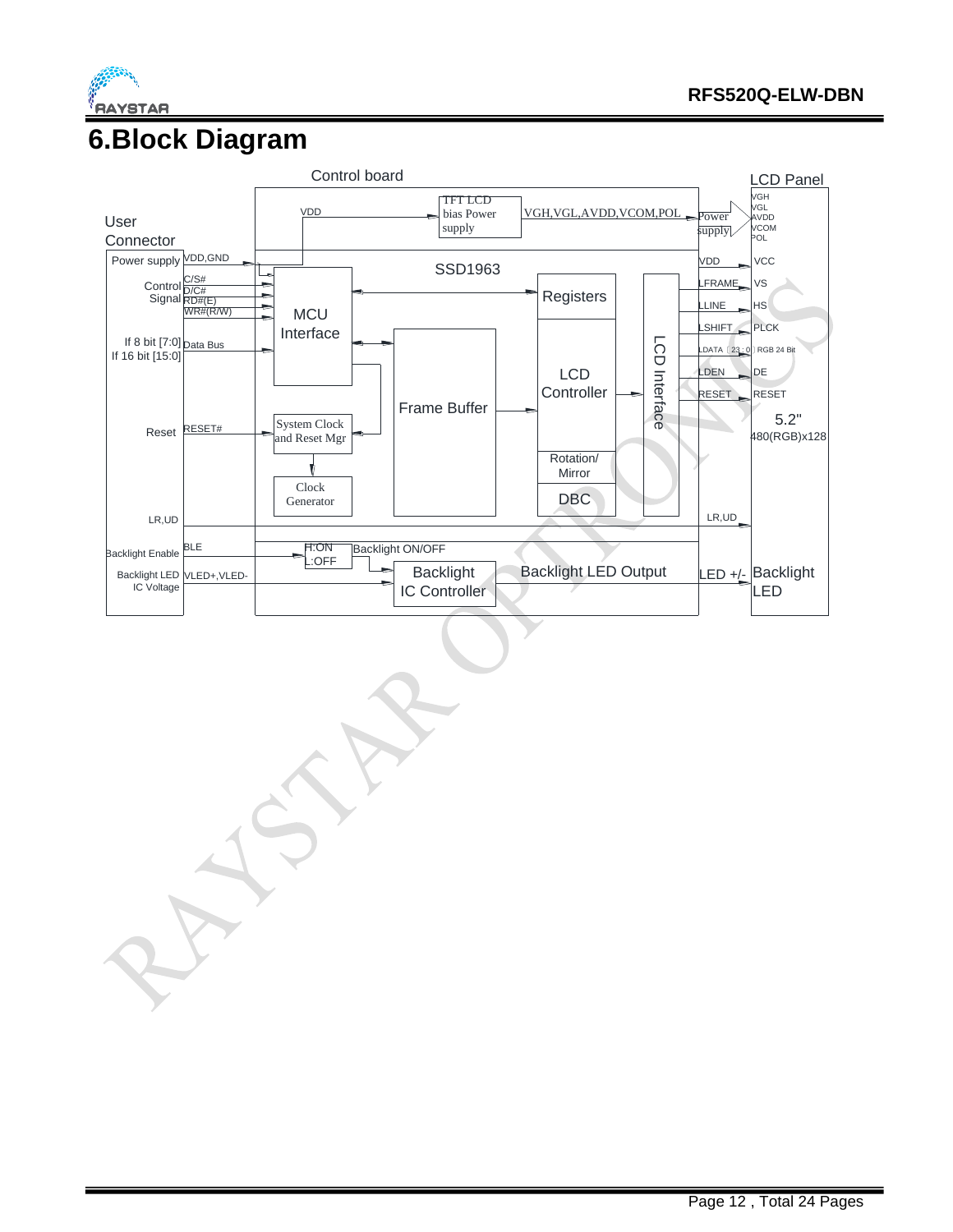

## **7.Absolute Maximum Ratings**

| <b>Item</b>                  | <b>Symbol</b> | Min   | <b>Typ</b> | <b>Max</b> | Unit |
|------------------------------|---------------|-------|------------|------------|------|
| <b>Operating Temperature</b> | TOP           | $-20$ |            | +70        |      |
| Storage Temperature          | тст           | $-30$ |            | $+80$      |      |

Note: Device is subject to be damaged permanently if stresses beyond those absolute maximum ratings listed above

1. Temp. ≦60℃, 90% RH MAX. Temp.>60℃, Absolute humidity shall be less than 90% RH at 60℃

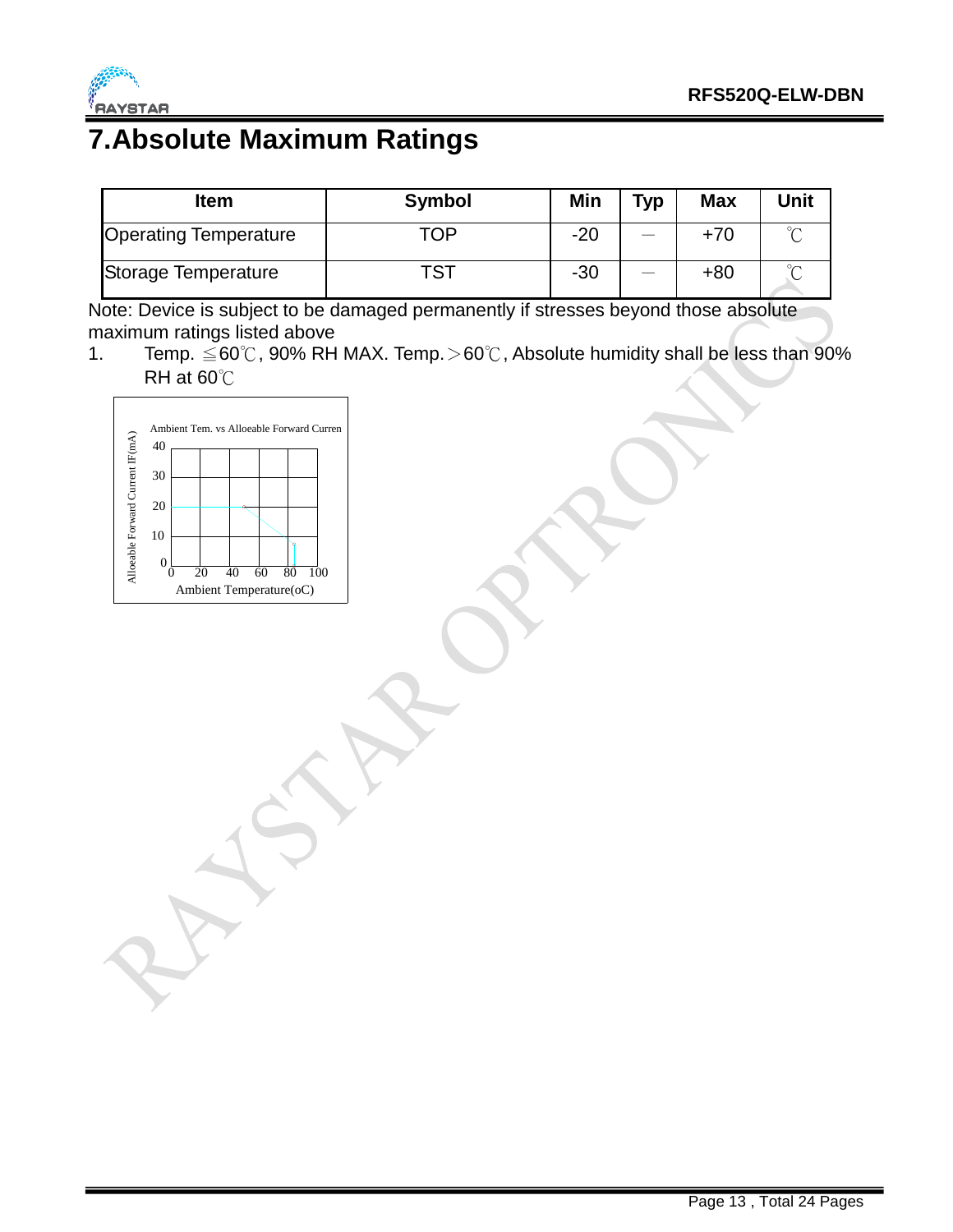

#### **8.Electrical Characteristics 8.1. Operating conditions: (CON3.Pin1=GND, Pin2=VDD)**

| 0.1. Operating conditions. (CONJ.FIIIT=GND, FIIIZ=VDD)<br>ltem |            | <b>Symbol   Condition  </b> | Min | Typ | <b>Max</b> | <b>Unit</b> | <b>Remark</b> |
|----------------------------------------------------------------|------------|-----------------------------|-----|-----|------------|-------------|---------------|
| Supply Voltage For LCM                                         | VDD        |                             | 3.0 | 3.1 | 3.3        |             |               |
| Supply Current For LCM                                         | <b>IDD</b> |                             |     | 200 |            | mA          | Note1         |

Note 1 : This value is test for VDD =3.3V , Ta=25℃ only

#### **8.2. Backlight driving conditions (CON3.Pin33,34=VLED-, Pin35,36=VLED+)**

| Parameter                            | Symbol  | Min.                     | Tур.   | Max. | Unit | Remark      |
|--------------------------------------|---------|--------------------------|--------|------|------|-------------|
| <b>Operation Current For LED</b>     | VLED=5V | $\blacksquare$           | 250    |      | mA   | Note 1,2    |
| <b>Driver</b>                        |         |                          |        |      |      |             |
| <b>Supply Voltage For LED Driver</b> | VLED+   | $\overline{\phantom{0}}$ | 5      |      |      | Note $1,2$  |
|                                      |         |                          |        |      |      | <b>Note</b> |
| <b>LED Life Time</b>                 |         | -                        | 50,000 |      | Hr   | 2,3,4       |

Note 1 : Base on VLED= 5V for the back light driver IC specification

Note  $2: Ta = 25$  ℃

Note 3 : Brightness to be decreased to 50% of the initial value

Note 4 : The single LED lamp case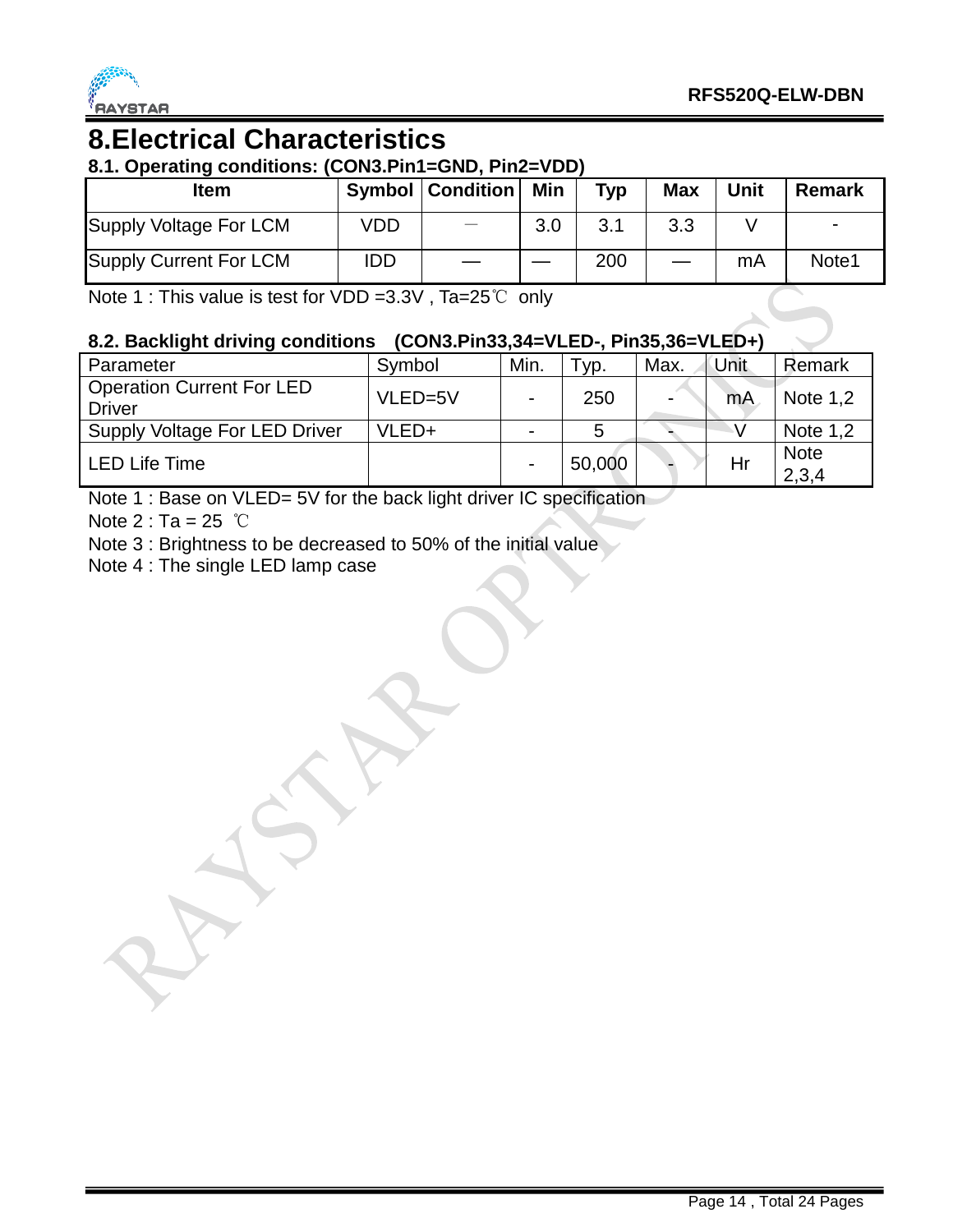

# **9.DC CHARATERISTICS**

| <b>Parameter</b>         | <b>Symbol</b> | Rating |                          |            | <b>Unit</b> | <b>Condition</b> |
|--------------------------|---------------|--------|--------------------------|------------|-------------|------------------|
|                          |               | Min    | <b>Typ</b>               | <b>Max</b> |             |                  |
| Low level input voltage  | VĩL           | 0      | $\overline{\phantom{a}}$ | 0.3VDD     |             |                  |
| High level input voltage | Vн            | 0.7VDD | $\blacksquare$           | VDD        |             |                  |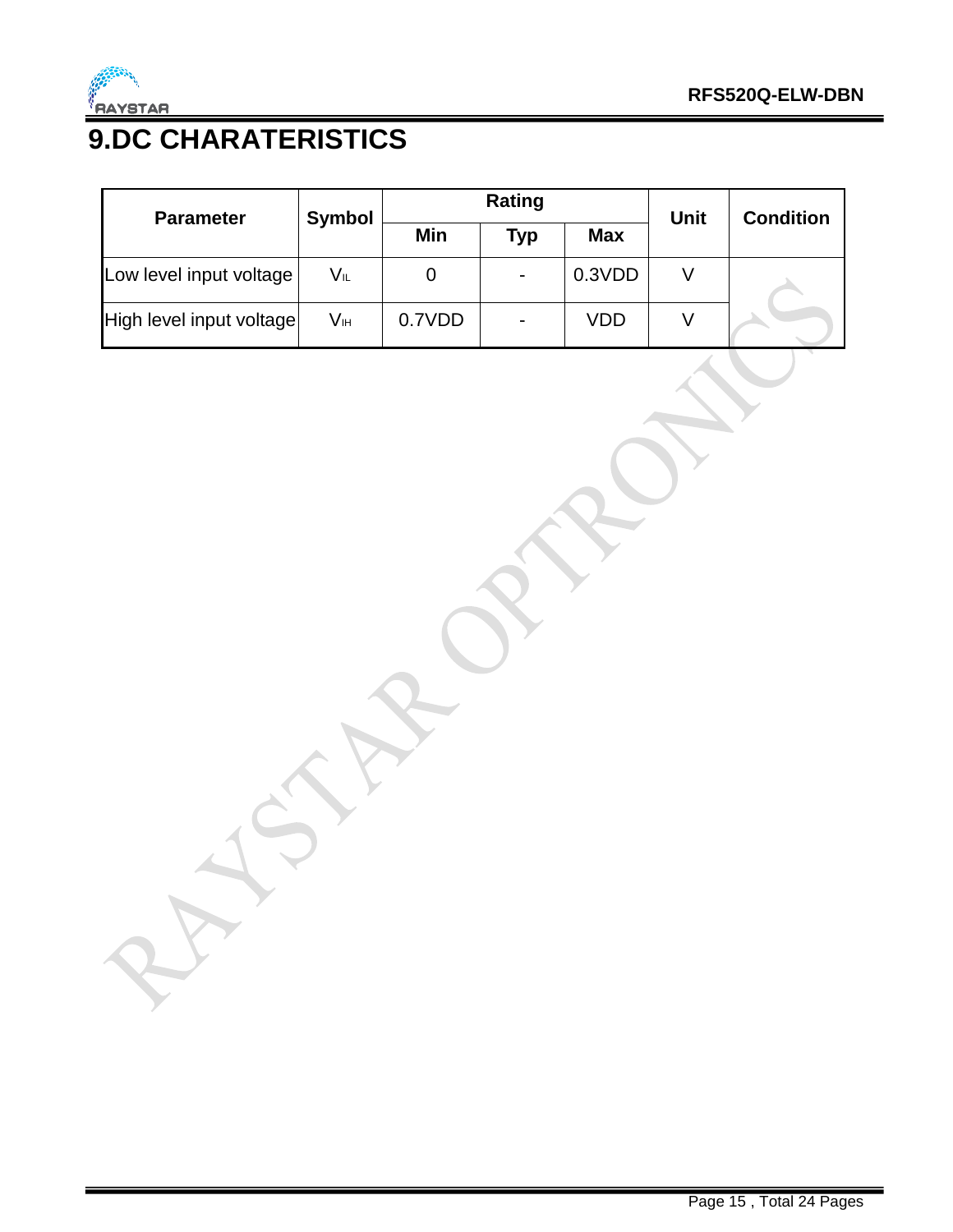

#### **10.Interface timing**

#### **10.1. 8080 Mode 8bit/16bit**

The 8080 mode MCU interface consist of CS#, D/C#, RD#, WR#, Data Bus signals. This interface use WR# to define a write cycle and RD# for read cycle. If the WR# goes low when the CS# signal is low, the data or command will be latched into the system at the rising edge of WR#. Similarly, the read cycle will start when RD# goes low and end at the rising edge of RD#. **10.2. 8080 Mode Write Cycle**

| <b>Symbol</b> | <b>Parameter</b>                                                                          | Min                             | <b>Typ</b>                              | <b>Max</b> | <b>Unit</b> |
|---------------|-------------------------------------------------------------------------------------------|---------------------------------|-----------------------------------------|------------|-------------|
| <b>fMCLK</b>  | <b>System Clock Frequency</b>                                                             |                                 |                                         | 110        | <b>MHz</b>  |
| <b>tMCLK</b>  | <b>System Clock Period</b>                                                                | $\overline{1/}$<br><b>fMCLK</b> |                                         |            | 'ns         |
| tPWCSH        | Control Pulse High Width<br>Write<br>Read                                                 | 13<br>30                        | $1.5*$<br>tMCLK<br>$3.5*$<br>tMCLK      |            | ns          |
| tPWCSL        | Control Pulse Low Width Write (next<br>write cycle)<br>Write (next<br>read cycle)<br>Read | 13<br>80<br>80                  | $1.5*$<br>tMCLK<br>9* tMCLK<br>9* tMCLK |            | ns          |
| tAS           | <b>Address Setup Time</b>                                                                 | $\overline{1}$                  |                                         |            | ns          |
| tAH           | <b>Address Hold Time</b>                                                                  | $\overline{2}$                  |                                         |            | ns          |
| tDSW          | <b>Write Data Setup Time</b>                                                              | $\overline{4}$                  |                                         |            | ns          |
| tDHW          | <b>Write Data Hold Time</b>                                                               | 1                               |                                         |            | ns          |
| tPWLW         | <b>Write Low Time</b>                                                                     | 12                              |                                         |            | ns          |
| tDHR          | Read Data Hold Time                                                                       | 1                               |                                         |            | ns          |
| tACC          | <b>Access Time</b>                                                                        | 32                              |                                         |            | ns          |
| tPWLR         | <b>Read Low Time</b>                                                                      | 36                              |                                         |            | ns          |
| tR            | <b>Rise Time</b>                                                                          |                                 |                                         | 0.5        | ns          |
| tF            | <b>Fall Time</b>                                                                          |                                 |                                         | 0.5        | ns          |
| tCS           | Chip select setup time                                                                    | $\overline{2}$                  |                                         |            | ns          |
| tCSH          | Chip select hold time to read signal                                                      | 3                               |                                         |            | ns          |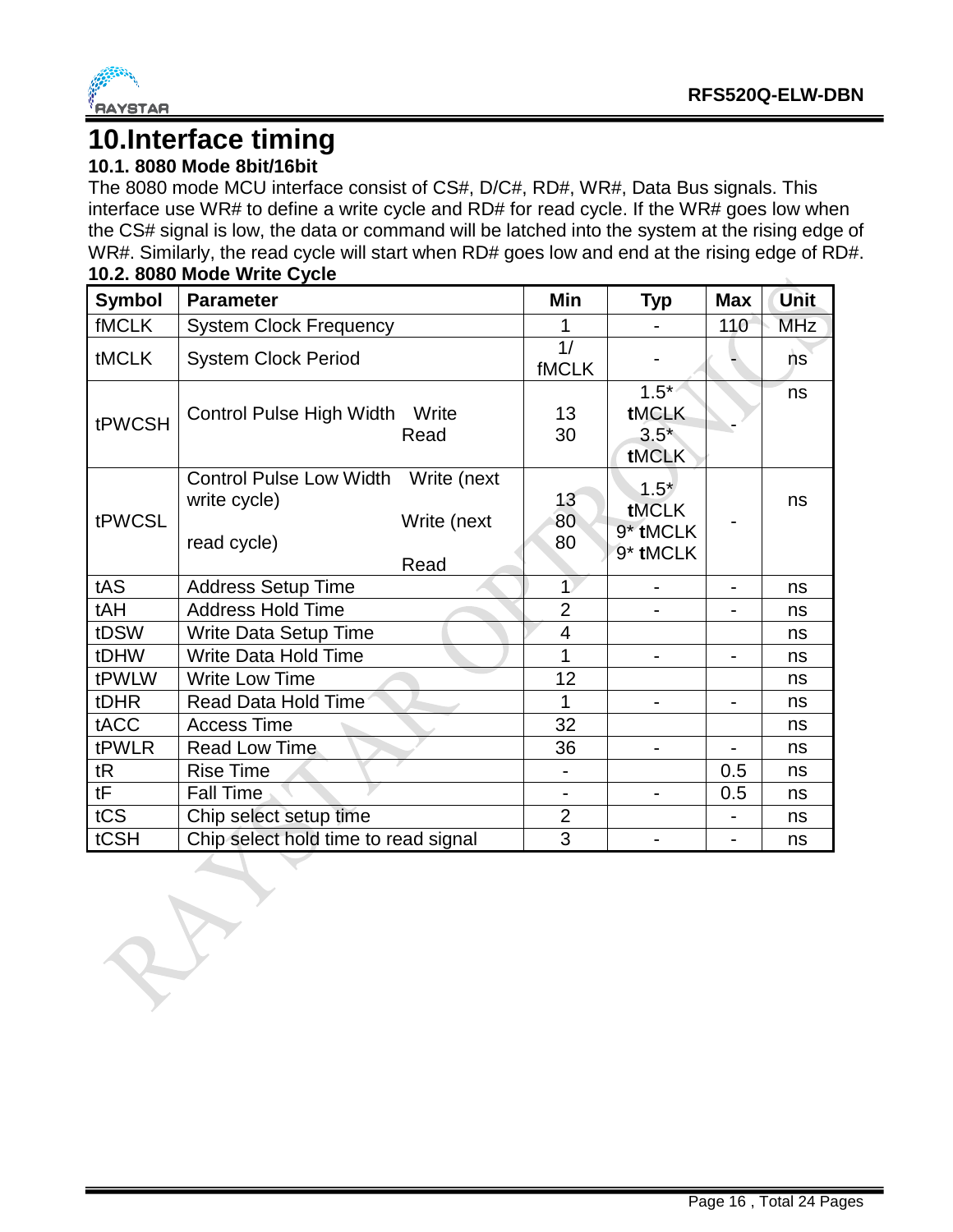



#### **10.3. Parallel 8080-series Interface Timing Diagram(Write Cycle)**



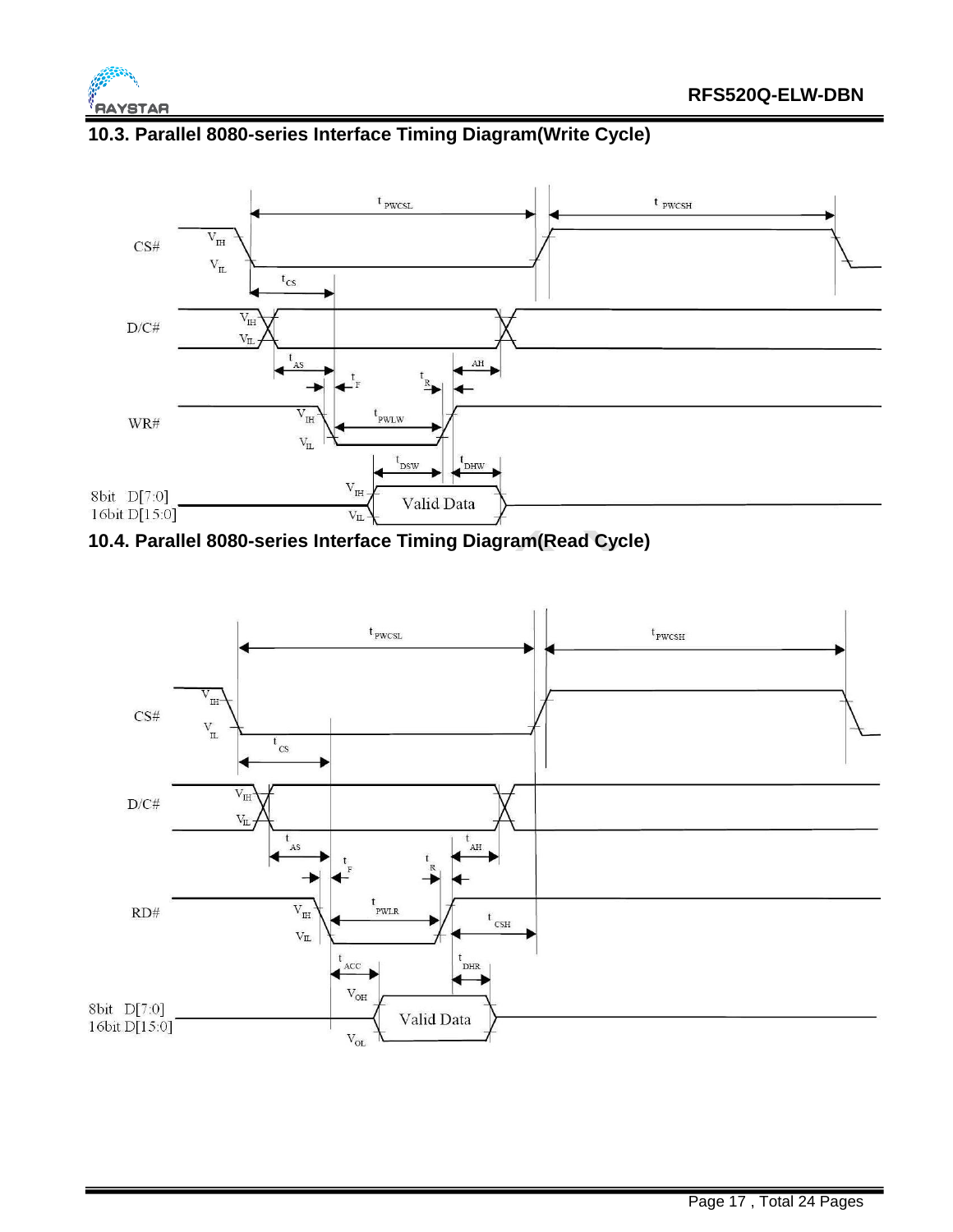

#### **RFS520Q-ELW-DBN**

#### **10.5. Pixel Data Format**

| Interface            | Cycle D[15] D[14] |                |                | D[13]          |                |                | 11 D[10]       | D[9]           | D[8]           |                | D[6]           | D[5]           | D[4]           | D[3]           | D[2]           | D         | D[0]           |
|----------------------|-------------------|----------------|----------------|----------------|----------------|----------------|----------------|----------------|----------------|----------------|----------------|----------------|----------------|----------------|----------------|-----------|----------------|
| 16 bits (565 format) | .51               | R <sub>5</sub> | R <sub>4</sub> | R <sub>3</sub> | R <sub>2</sub> | R <sub>1</sub> | G <sub>5</sub> | G <sub>4</sub> | G3             | G <sub>2</sub> | G <sub>1</sub> | G <sub>0</sub> | <b>B5</b>      | <b>B4</b>      | B <sub>3</sub> | <b>B2</b> | <b>B1</b>      |
|                      | $A$ St            | R <sub>7</sub> | R <sub>6</sub> | R <sub>5</sub> | R <sub>4</sub> | R <sub>3</sub> | R <sub>2</sub> | R <sub>1</sub> | R <sub>0</sub> | G7             | G <sub>6</sub> | G <sub>5</sub> | G <sub>4</sub> | G <sub>3</sub> | G <sub>2</sub> | G1        | G <sub>0</sub> |
| 16 bits              | 2 <sub>n</sub>    | <b>B7</b>      | <b>B6</b>      | B <sub>5</sub> | <b>B4</b>      | B <sub>3</sub> | B <sub>2</sub> | <b>B1</b>      | <b>B0</b>      | R7             | R <sub>6</sub> | R <sub>5</sub> | R <sub>4</sub> | R <sub>3</sub> | R <sub>2</sub> | R1        | R <sub>0</sub> |
|                      | 3 <sup>rd</sup>   | G7             | G <sub>6</sub> | G <sub>5</sub> | G4             | G <sub>3</sub> | G <sub>2</sub> | G <sub>1</sub> | G <sub>0</sub> | B <sub>7</sub> | <b>B6</b>      | <b>B5</b>      | <b>B4</b>      | B <sub>3</sub> | <b>B2</b>      | B         | B <sub>0</sub> |
|                      | $A$ St            |                |                |                |                |                |                |                |                | R7             | R <sub>6</sub> | R <sub>5</sub> | R <sub>4</sub> | R <sub>3</sub> | R <sub>2</sub> | R         | R <sub>0</sub> |
| 8 bits               | $2^{nd}$          |                |                |                |                |                |                |                |                | G7             | G <sub>6</sub> | G <sub>5</sub> | G <sub>4</sub> | G <sub>3</sub> | G2             | G1        | G <sub>0</sub> |
|                      | 3 <sup>rd</sup>   |                |                |                |                |                |                |                |                | <b>B7</b>      | <b>B6</b>      | <b>B5</b>      | <b>B4</b>      | B <sub>3</sub> | <b>B2</b>      | B         | B <sub>0</sub> |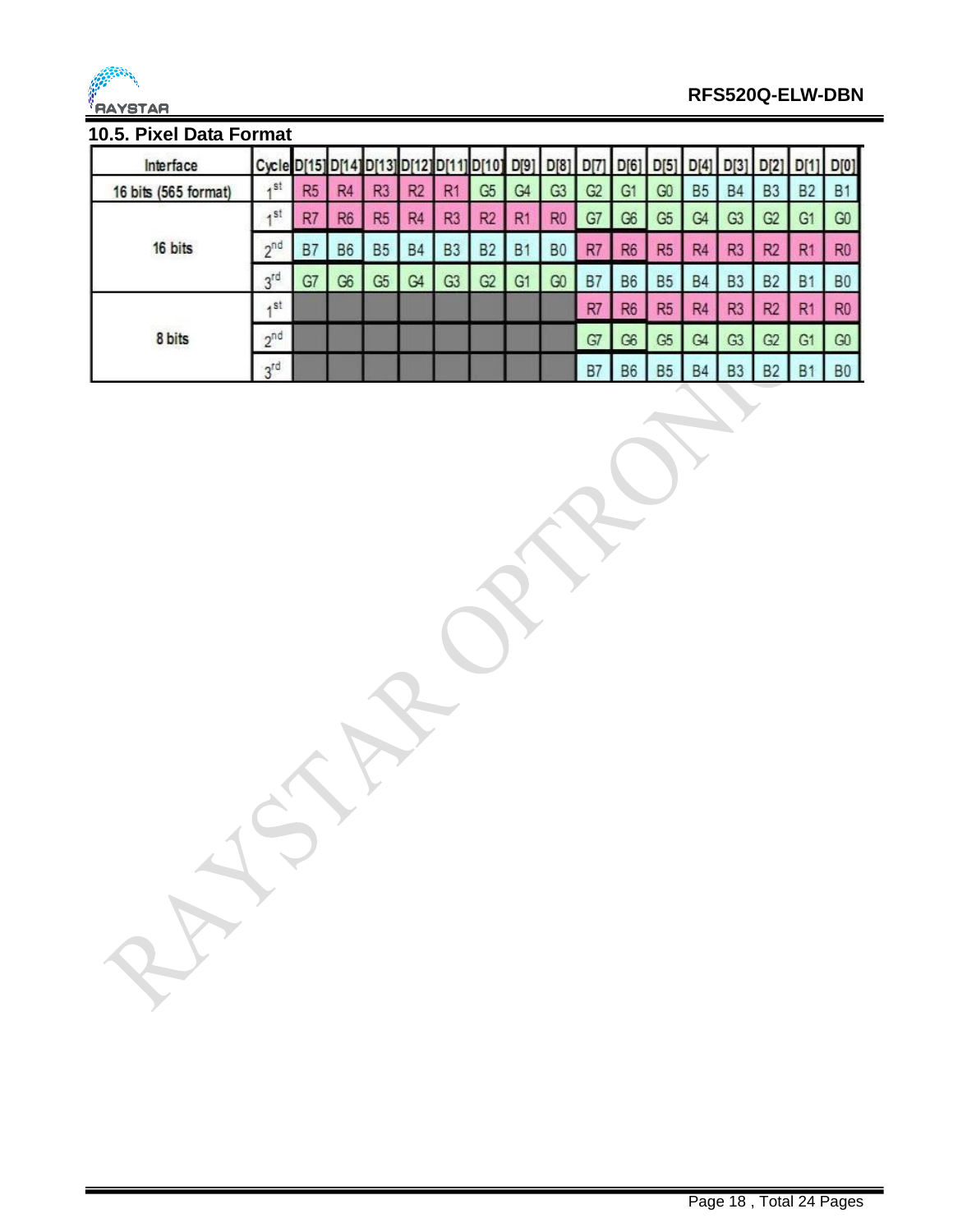

#### **11.Optical Characteristics**

| Item                      | Symbol       | Condition.                            | Min                             | Typ.  | Max.  | Unit  | Remark            |                         |
|---------------------------|--------------|---------------------------------------|---------------------------------|-------|-------|-------|-------------------|-------------------------|
| Response time             | $Tr+Tf$      | $\theta = 0^\circ$ , $\Phi = 0^\circ$ |                                 | 35    |       | .ms   | Note <sub>3</sub> |                         |
| Contrast ratio            | <b>CR</b>    | At optimized<br>viewing<br>angle      | 300                             | 500   |       |       | Note 4            |                         |
| <b>Color Chromaticity</b> | White        | Wx                                    | $\theta = 0^\circ$ , $\Phi = 0$ | 0.294 | 0.314 | 0.334 |                   | <b>Note 2,5</b>         |
|                           |              | Wy                                    |                                 | 0.325 | 0.345 | 0.365 |                   |                         |
| Viewing angle             | Hor.<br>Ver. | $\Theta$ R                            | $CR \ge 10$                     | 55    | 65    |       |                   |                         |
| (Gray Scale               |              | ΘL                                    |                                 | 55    | 65    |       |                   |                         |
| Inversion                 |              | ФT                                    |                                 | 55    | 65    |       | Deg.              | Note 1                  |
| Direction)                |              | ΦB                                    |                                 | 45    | 55    |       |                   |                         |
| <b>Brightness</b>         |              | -                                     |                                 | 400   | 500   |       | $\text{cd/m}^2$   | Center<br>οf<br>display |

Ta= $25±2$ °C, VLED /ILED = 3.3V /250mA

Note 1: Definition of viewing angle range



Fig.11.1. Definition of viewing angle

Note 2: Test equipment setup:

After stabilizing and leaving the panel alone at a driven temperature for 10 minutes, the measurement should be executed. Measurement should be executed in a stable, windless, and dark room. Optical specifications are measured by Topcon BM-7orBM-5 luminance meter 1.0° field of view at a distance of 50cm and normal direction.



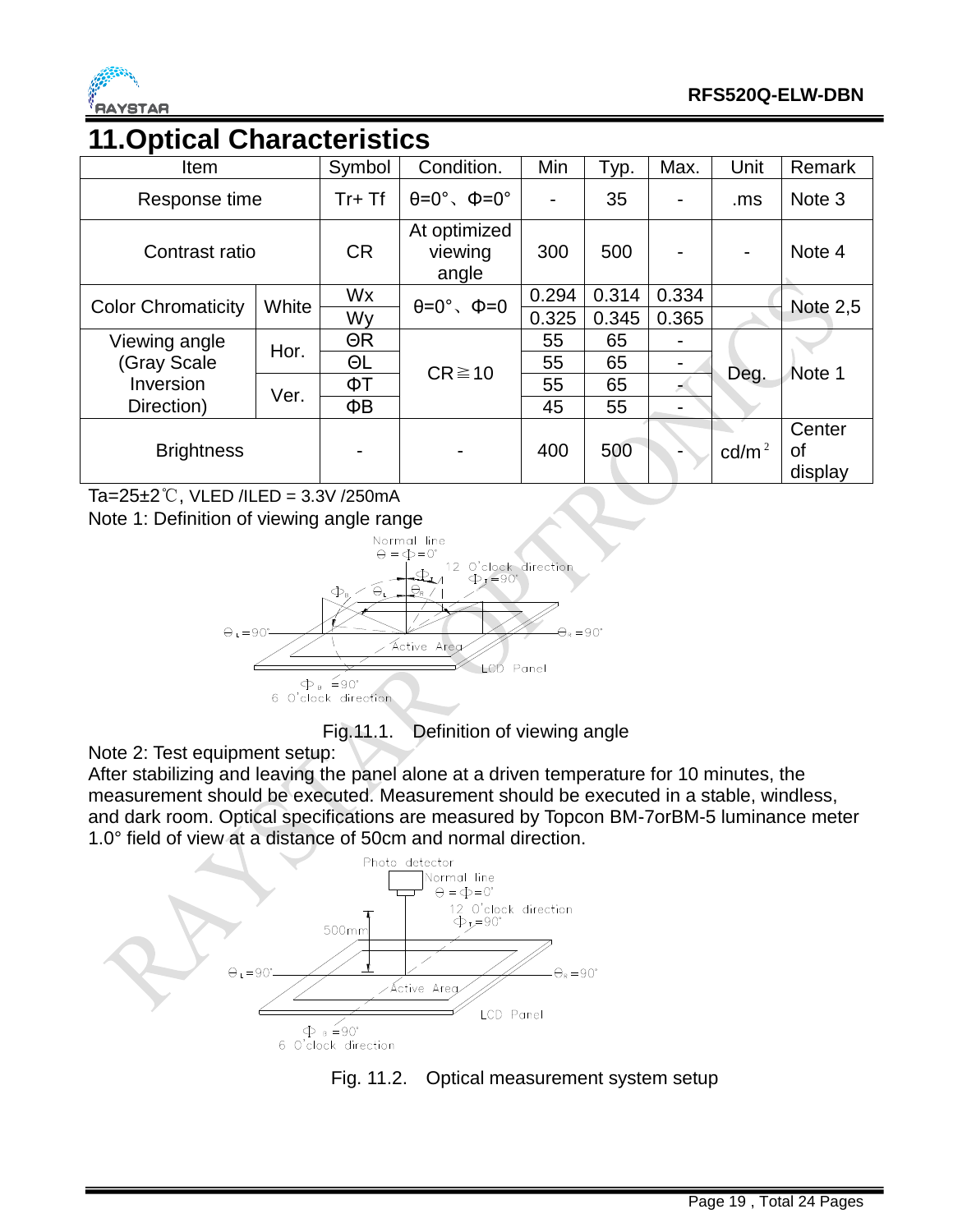

Note 3: Definition of Response time:

The response time is defined as the LCD optical switching time interval between "White" state and "Black" state. Rise time, Tr, is the time between photo detector output intensity changed from 90%to 10%. And fall time, Tf, is the time between photo detector output intensity changed from 10%to 90%



Note 4: Definition of contrast ratio:

The contrast ratio is defined as the following expression.

Luminance measured when LCD on the "White" state

Contrast ratio  $(CR) = \frac{2 \times 10^{-11} \text{ mJ} \cdot \text{mJ}}{Luminance measured when LCD on the "Black" state)}$ 

Note 5: White Vi = Vi50  $\pm$  1.5V

Black  $Vi = Vi50 + 2.0V$ 

"±" means that the analog input signal swings in phase with VCOM signal.

"±" means that the analog input signal swings out of phase with VCOM signal. The 100% transmission is defined as the transmission of LCD panel when all the input terminals of module are electrically opened.

Note 6: Definition of color chromaticity (CIE 1931) Color coordinates measured at the center point of LCD

Note 7: Measured at the center area of the panel when all the input terminals of LCD panel are electrically opened.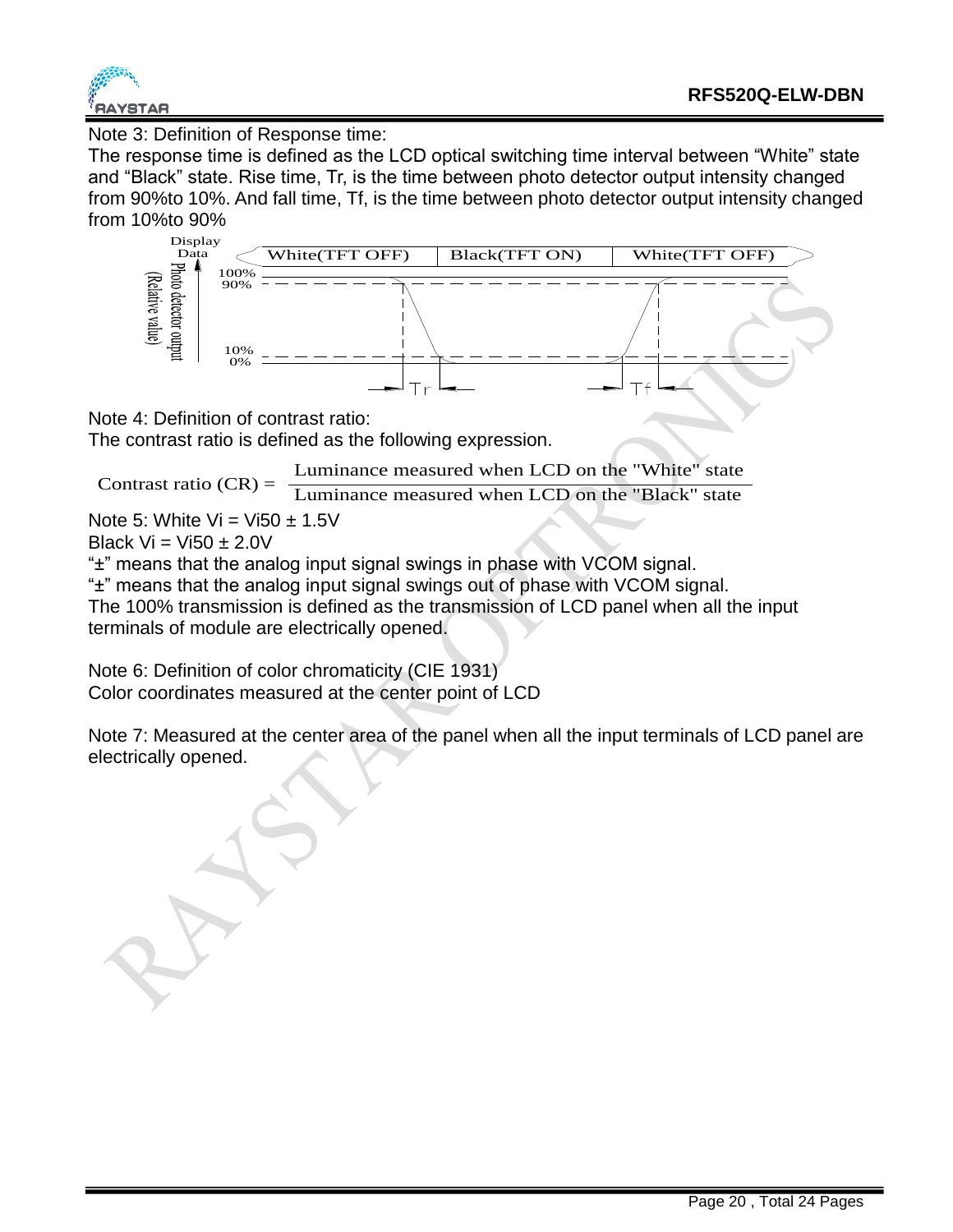

## **12.Reliability**

Content of Reliability Test (Wide temperature, -20℃~70℃)

#### **Environmental Test**

| <b>Test Item</b>          | <b>Content of Test</b>                                             | <b>Test Condition</b>       | <b>Note</b> |
|---------------------------|--------------------------------------------------------------------|-----------------------------|-------------|
| <b>High Temperature</b>   | Endurance test applying the high storage temperature               | $80^{\circ}$ C              | 2           |
| storage                   | for a long time.                                                   | 200hrs                      |             |
| Low Temperature           | Endurance test applying the low storage temperature                | $-30^{\circ}$ C             | 1,2         |
| storage                   | for a long time.                                                   | 200hrs                      |             |
| <b>High Temperature</b>   | Endurance test applying the electric stress (Voltage &             | 70°C                        |             |
| Operation                 | Current) and the thermal stress to the element for a<br>long time. | 200hrs                      |             |
| Low Temperature           | Endurance test applying the electric stress under low              | $-20^{\circ}$ C             | 1           |
| Operation                 | temperature for a long time.                                       | 200hrs                      |             |
| High Temperature/         | The module should be allowed to stand at                           | 60°C,90%RH                  | 1,2         |
| <b>Humidity Operation</b> | 60℃,90%RH max                                                      | 96hrs                       |             |
| <b>Thermal shock</b>      | The sample should be allowed stand the following 10                | -20℃/70℃                    |             |
| resistance                | cycles of                                                          | 10 cycles                   |             |
|                           | operation                                                          |                             |             |
|                           | 70°C<br>$-20^{\circ}$ C<br>$25^{\circ}$ C                          |                             |             |
|                           |                                                                    |                             |             |
|                           | 30min<br>30min<br>5min                                             |                             |             |
|                           | 1 cycle                                                            |                             |             |
| <b>Vibration test</b>     | Endurance test applying the vibration during                       | Total fixed amplitude : 3   |             |
|                           | transportation and using.                                          | 15 <sub>mm</sub>            |             |
|                           |                                                                    | <b>Vibration Frequency:</b> |             |
|                           |                                                                    | 10~55Hz                     |             |
|                           |                                                                    | One cycle 60                |             |
|                           |                                                                    | seconds to 3                |             |
|                           |                                                                    | directions of X, Y, Z for   |             |
|                           |                                                                    | Each 15 minutes             |             |
| Static electricity test   | Endurance test applying the electric stress to the                 | VS=±600V(contact)           |             |
|                           | terminal.                                                          | ,±800v(air),                |             |
|                           |                                                                    | $RS = 330\Omega$            |             |
|                           |                                                                    | $CS = 150pF$                |             |
|                           |                                                                    | 10 times                    |             |

Note1: No dew condensation to be observed.

Note2: The function test shall be conducted after 4 hours storage at the normal Temperature and humidity after remove from the test chamber.

Note3: The packing have to including into the vibration testing.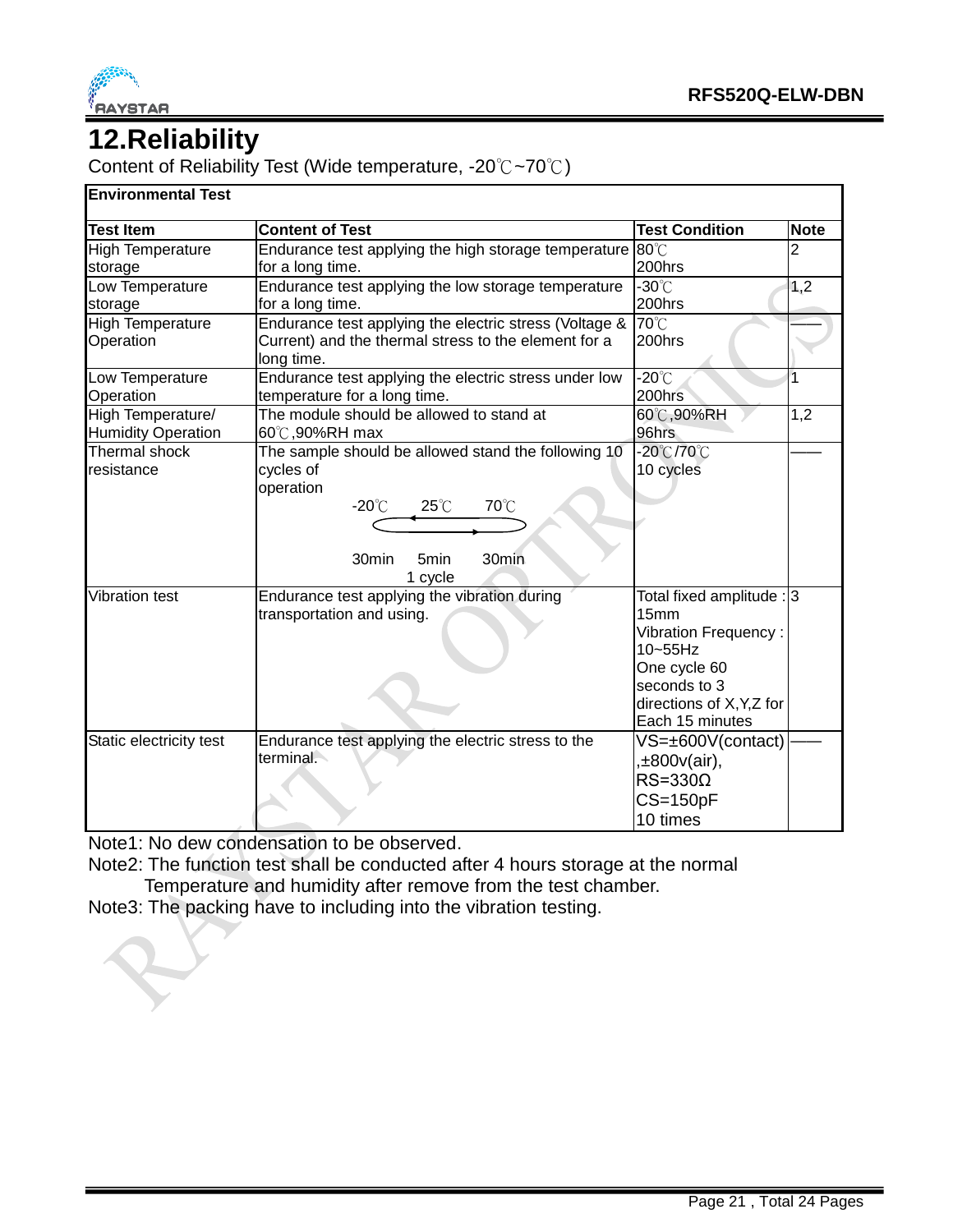

accordingly.

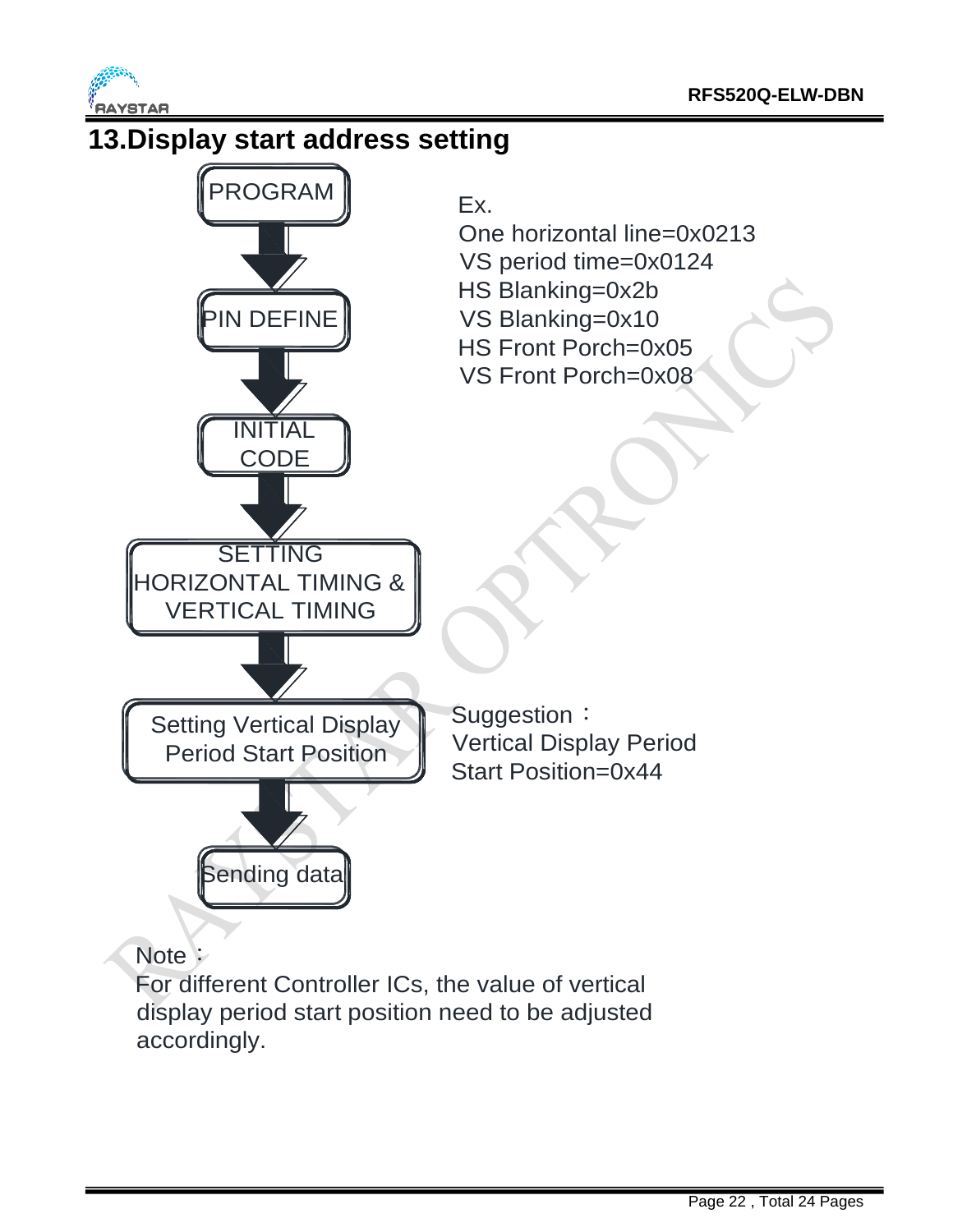

 **Page: 1**

| <b>LCM Sample Estimate Feedback Sheet</b> |             |                                                                                                                                                                                                                                                                                                                                                                                                                                                                                                              |  |  |  |  |
|-------------------------------------------|-------------|--------------------------------------------------------------------------------------------------------------------------------------------------------------------------------------------------------------------------------------------------------------------------------------------------------------------------------------------------------------------------------------------------------------------------------------------------------------------------------------------------------------|--|--|--|--|
| Module Number:                            |             |                                                                                                                                                                                                                                                                                                                                                                                                                                                                                                              |  |  |  |  |
| 1 · Panel Specification:                  |             |                                                                                                                                                                                                                                                                                                                                                                                                                                                                                                              |  |  |  |  |
| 1. Panel Type:                            | □ Pass      |                                                                                                                                                                                                                                                                                                                                                                                                                                                                                                              |  |  |  |  |
| 2. View Direction:                        | □ Pass      | $\begin{tabular}{c} $\square$ NG \end{tabular},$                                                                                                                                                                                                                                                                                                                                                                                                                                                             |  |  |  |  |
| 3. Numbers of Dots:                       | □ Pass      | $\begin{tabular}{c} $\square$ NG \end{tabular},$                                                                                                                                                                                                                                                                                                                                                                                                                                                             |  |  |  |  |
| 4. View Area:                             | □ Pass      | $\begin{tabular}{c} $\square$ NG \end{tabular},$                                                                                                                                                                                                                                                                                                                                                                                                                                                             |  |  |  |  |
| 5. Active Area:                           | $\Box$ Pass | $\begin{tabular}{c} \hline \quad \quad \quad & \quad \quad \quad & \quad \quad \\ \hline \quad \quad \quad & \quad \quad & \quad \quad \\ \hline \quad \quad \quad & \quad \quad & \quad \quad \\ \hline \end{tabular}$                                                                                                                                                                                                                                                                                      |  |  |  |  |
| 6. Operating Temperature:                 | □ Pass      | $\begin{picture}(18,10) \put(0,0){\line(1,0){10}} \put(15,0){\line(1,0){10}} \put(15,0){\line(1,0){10}} \put(15,0){\line(1,0){10}} \put(15,0){\line(1,0){10}} \put(15,0){\line(1,0){10}} \put(15,0){\line(1,0){10}} \put(15,0){\line(1,0){10}} \put(15,0){\line(1,0){10}} \put(15,0){\line(1,0){10}} \put(15,0){\line(1,0){10}} \put(15,0){\line(1$                                                                                                                                                          |  |  |  |  |
| 7. Storage Temperature:                   | □ Pass      |                                                                                                                                                                                                                                                                                                                                                                                                                                                                                                              |  |  |  |  |
| 8.Others:                                 |             |                                                                                                                                                                                                                                                                                                                                                                                                                                                                                                              |  |  |  |  |
| 2 Mechanical Specification:               |             |                                                                                                                                                                                                                                                                                                                                                                                                                                                                                                              |  |  |  |  |
| 1. PCB Size:                              | $\Box$ Pass | $\Box$ NG , _______                                                                                                                                                                                                                                                                                                                                                                                                                                                                                          |  |  |  |  |
| 2. Frame Size:                            | □ Pass      |                                                                                                                                                                                                                                                                                                                                                                                                                                                                                                              |  |  |  |  |
| 3. Materal of Frame:                      | □ Pass      | $\Box$ NG , _____                                                                                                                                                                                                                                                                                                                                                                                                                                                                                            |  |  |  |  |
| 4. Connector Position:                    | □ Pass      | $\Box$ NG , ____                                                                                                                                                                                                                                                                                                                                                                                                                                                                                             |  |  |  |  |
| 5. Fix Hole Position:                     | □ Pass      | $\Box$ NG , $\angle$                                                                                                                                                                                                                                                                                                                                                                                                                                                                                         |  |  |  |  |
| 6. Backlight Position:                    | □ Pass      | $\Box$ NG, $\Box$                                                                                                                                                                                                                                                                                                                                                                                                                                                                                            |  |  |  |  |
| 7. Thickness of PCB:                      | □ Pass      | $\Box$ NG , _____                                                                                                                                                                                                                                                                                                                                                                                                                                                                                            |  |  |  |  |
| 8. Height of Frame to PCB:                | $\Box$ Pass | $\Box$ NG $, \underline{\phantom{A}}$                                                                                                                                                                                                                                                                                                                                                                                                                                                                        |  |  |  |  |
| 9. Height of Module:                      | □ Pass      | $\Box$ NG , _________                                                                                                                                                                                                                                                                                                                                                                                                                                                                                        |  |  |  |  |
| 10.Others:                                | □ Pass      | $\Box$ NG , $\Box$                                                                                                                                                                                                                                                                                                                                                                                                                                                                                           |  |  |  |  |
| 3 · Relative Hole Size:                   |             |                                                                                                                                                                                                                                                                                                                                                                                                                                                                                                              |  |  |  |  |
| 1. Pitch of Connector:                    | □ Pass      | $\Box$ NG , ___                                                                                                                                                                                                                                                                                                                                                                                                                                                                                              |  |  |  |  |
| 2. Hole size of Connector:                | □ Pass      | $\hfill\square {\sf NG} \, , \underline{\hspace{1cm}} \phantom{\square}$                                                                                                                                                                                                                                                                                                                                                                                                                                     |  |  |  |  |
| 3. Mounting Hole size:                    | □ Pass      | $\begin{tabular}{c} \hline \quad \quad $\mathsf{N}\mathsf{G}$, \quad \quad \quad $\mathsf{S}\mathsf{G} \mathsf{G} \mathsf{G} \mathsf{G} \mathsf{G} \mathsf{G} \mathsf{G} \mathsf{G} \mathsf{G} \mathsf{G} \mathsf{G} \mathsf{G} \mathsf{G} \mathsf{G} \mathsf{G} \mathsf{G} \mathsf{G} \mathsf{G} \mathsf{G} \mathsf{G} \mathsf{G} \mathsf{G} \mathsf{G} \mathsf{G} \mathsf{G} \mathsf{G} \mathsf{G} \mathsf{G} \mathsf{G} \mathsf{G} \math$                                                                 |  |  |  |  |
| 4. Mounting Hole Type:                    | □ Pass      | $\begin{tabular}{c} $\fbox{$\sim$} \cr \hline $\sim$ NG \; , \end{tabular}$                                                                                                                                                                                                                                                                                                                                                                                                                                  |  |  |  |  |
| 5.Others:                                 | □ Pass      | $\begin{picture}(150,10) \put(0,0){\dashbox{0.5}(10,0){ }} \put(150,0){\circle{10}} \put(150,0){\circle{10}} \put(150,0){\circle{10}} \put(150,0){\circle{10}} \put(150,0){\circle{10}} \put(150,0){\circle{10}} \put(150,0){\circle{10}} \put(150,0){\circle{10}} \put(150,0){\circle{10}} \put(150,0){\circle{10}} \put(150,0){\circle{10}} \put(150,0){\circle{10}} \put(150,$                                                                                                                            |  |  |  |  |
| 4 · Backlight Specification:              |             |                                                                                                                                                                                                                                                                                                                                                                                                                                                                                                              |  |  |  |  |
| $1.B/L$ Type:                             | □ Pass      | $\begin{tabular}{c} $\fbox{$\sim$} \cr \Box \hspace{2.0pt} \text{NG} \end{tabular} \begin{tabular}{c} \begin{tabular}{c} \hline $\cdots$ \end{tabular} \end{tabular} \end{tabular}$                                                                                                                                                                                                                                                                                                                          |  |  |  |  |
| 2.B/L Color:                              | $\Box$ Pass |                                                                                                                                                                                                                                                                                                                                                                                                                                                                                                              |  |  |  |  |
|                                           |             |                                                                                                                                                                                                                                                                                                                                                                                                                                                                                                              |  |  |  |  |
| 4.B/L Driving Current:                    | □ Pass      | $\begin{tabular}{c} $\fbox{$\sim$} \cr \hline $\sim$ \cr \hline $\sim$ \cr \hline $\sim$ \cr \hline $\sim$ \cr \hline $\sim$ \cr \hline $\sim$ \cr \hline $\sim$ \cr \hline $\sim$ \cr \hline $\sim$ \cr \hline $\sim$ \cr \hline $\sim$ \cr \hline $\sim$ \cr \hline $\sim$ \cr \hline $\sim$ \cr \hline $\sim$ \cr \hline $\sim$ \cr \hline $\sim$ \cr \hline $\sim$ \cr \hline $\sim$ \cr \hline $\sim$ \cr \hline $\sim$ \cr \hline $\sim$ \cr \hline $\sim$ \cr \hline $\sim$ \cr \hline $\sim$ \cr \h$ |  |  |  |  |
| 5. Brightness of B/L:                     | □ Pass      |                                                                                                                                                                                                                                                                                                                                                                                                                                                                                                              |  |  |  |  |
| 6.B/L Solder Method:                      | □ Pass      |                                                                                                                                                                                                                                                                                                                                                                                                                                                                                                              |  |  |  |  |
| 7.Others:                                 | □ Pass      | $\begin{tabular}{c} $\square$ NG \end{tabular},$                                                                                                                                                                                                                                                                                                                                                                                                                                                             |  |  |  |  |
|                                           |             |                                                                                                                                                                                                                                                                                                                                                                                                                                                                                                              |  |  |  |  |

>> **Go to page 2** <<